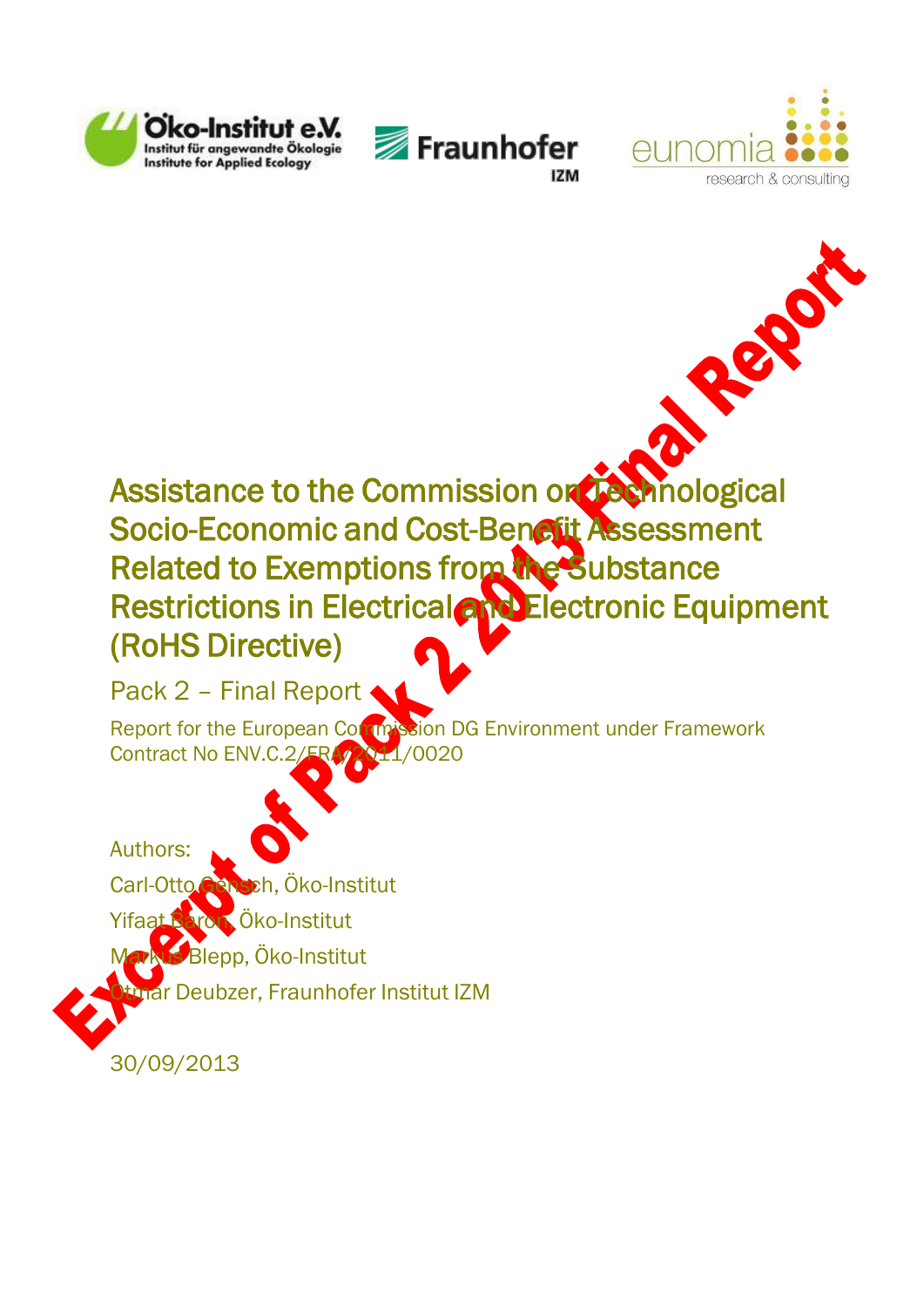# *Report for:* The European Commission

### *Prepared by:*

# Öko-Institut e.V.

Freiburg Head Office: P.O. Box 1771 79017 Freiburg, Germany Street Address: Merzhauser Str. 173 79100 Freiburg, Germany Tel.:+49 (0)761 / 4 52 95-0 Fax +49 (0)761 / 4 52 95-288

# Fraunhofer-Institut IZM

Environmental and Reliability Engineering Gustav-Meyer-Allee 25 Find Road 13355 Berlin, Germany Tel.: +49 (0)30 / 46403-157 Fax: +49 (0)30 / 46403-131

*Approved by:*

Dominic Hogg (Eunomia Research & Consulting Ltd.)

### *Contact Details*

# Eunomia Research & Consulting Ltd

………………………………………………….

37 Queen Square Bristol BS1 4QS

United Kingdom

*Disclaimer*

Tel: +44 (0)117 9172250 Fax: +44 (0)8717 142942

Web: [www.eunomia.co.uk](http://www.eunomia.co.uk/)

## *Acknowledgements*

We would like to express our gratitude towards stakeholders who have taken an active role in the contribution of information concerning the requests for exemption handled in the course of this project

Eunomia Research & Consulting, Öko-Institut and Fraunhofer IZM have taken due care in the preparation of this report to ensure that all facts and analysis presented are as accurate as possible within the scope of the project. However no guarantee is provided in respect of the information presented, and Eunomia Research & Consulting, Öko-Institut and Fraunhofer IZM are not responsible for decisions or actions taken on the basis of the content of this report.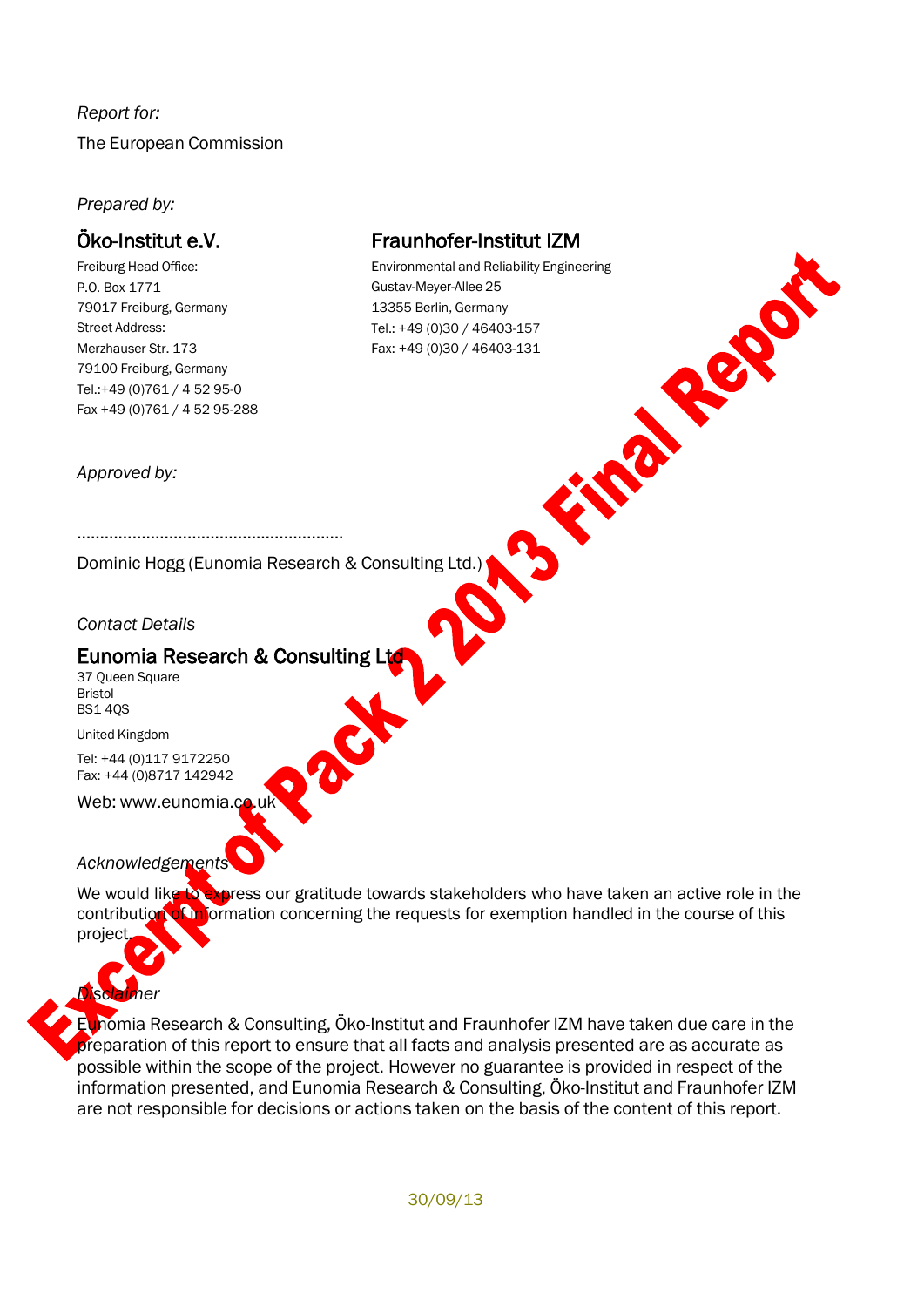# 8.0 Exemption Request 14: "Lead in Solder for Ignition Modules"

The "Andreas STIHL AG & Co KG" (STIHL) applied for an exemption of:

*"Lead in solders for the ignition module and other electronic engine controls mounted directly on or close to the cylinder of hand-held engines (classes SH: 1, SH: 2, SH: 3 of 2002/88/EC)."*

STIHL<sup>138</sup> requests an expiry date in mid 2025.

# <span id="page-2-0"></span>8.1 Description of Requested Exemption

**SISTER OF** 

Sections [8.1](#page-2-0) and [8.2](#page-8-0) are heavily based on information provided by the applicant and other stakeholders and do not necessarily reflect the view of the consultants.

### 8.1.1 Technical Background

EXPERTS

STIHL<sup>139</sup> explains that regulation 2002/88/EC regulates emissions and type-approval procedures for non-road mobile machinery. The classification in the classes SH: 1, SH: 2, SH: 3 in this regulation is based on the displacement of the engine as illustrated in [Table](#page-3-0) 8-1.

<sup>138</sup> STIHL (2012a), Andreas STIHL AG & Co KG original exemption request no. 14, document "RoHS\_Ex\_request\_14\_lead\_solder\_ignition\_modules\_2012\_09\_18.pdf", retrieved from http://rohs.exemptions.oeko.info/fileadmin/user\_upload/RoHS\_VII/Request\_14/RoHS\_Ex\_request\_1 [4\\_lead\\_solder\\_ignition\\_modules\\_2012\\_09\\_18.pdf,](http://rohs.exemptions.oeko.info/fileadmin/user_upload/RoHS_VII/Request_14/RoHS_Ex_request_14_lead_solder_ignition_modules_2012_09_18.pdf) last accessed 8 February 2013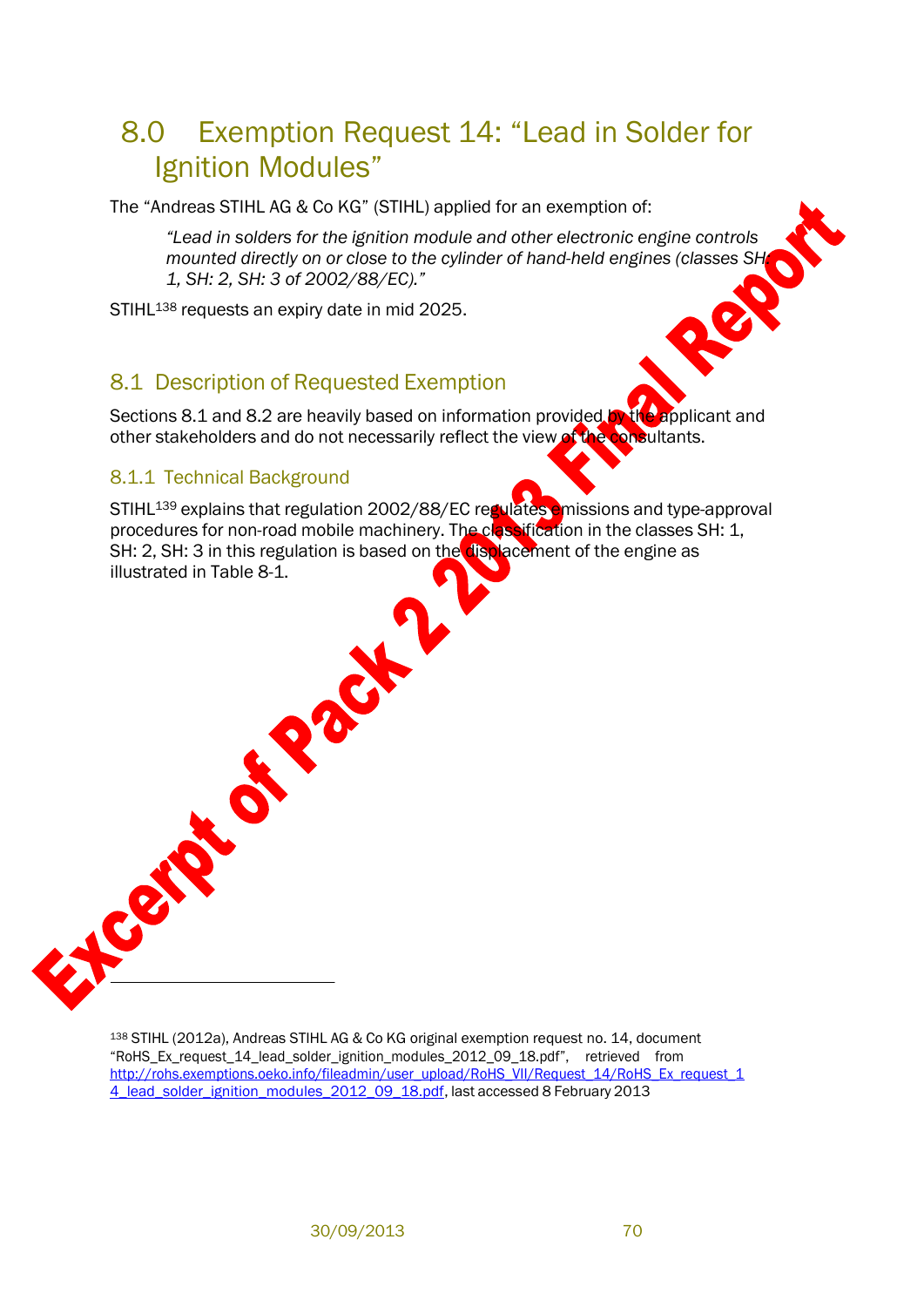### <span id="page-3-0"></span>Table 8-1*: Classification of small engines according to Directive 2002/88/EC*

Main class S: small engines with a net power  $\leq 19$  kW

The main class S shall be divided into two categories:

H: engines for hand-held machinery

N: engines for non-hand-held machinery

| Class/category                      | Displacement (cubic cm)<br>< 20 |  |  |
|-------------------------------------|---------------------------------|--|--|
| Hand-held engines<br>Class SH:1     |                                 |  |  |
| Class SH:2                          | $\geq 20$<br>< 50               |  |  |
| Class SH:3                          | $\geq 50$                       |  |  |
| Non-hand-held engines<br>Class SN:1 | <66                             |  |  |
| Class SN:2                          | $\geq 66$<br>${}_{<100}$        |  |  |
| Class SN:3                          | $\geq 100$<br>< 225             |  |  |
| Class SN:4                          | > 225                           |  |  |

*Source: Directive 2002/88/EC*<sup>140</sup> *referenced in (STIHL 2012b)*

According to STIHL<sup>141</sup>, classes SH:1, SH:2 and SH:3 are all hand-held products with spark-ignition engines. As typical product examples for the classes, STIHL<sup>142</sup> indicates:

- $\triangleright$  SH 1
	- Very small hedge trimmer
- $\triangleright$  SH 2
	- Small chain
	- Hedge trimme
	- Lawn trimmers
	- **Blowers**

<sup>140</sup> Directive 2002/88/EC, retrieved from *[http://eur-lex.europa.eu/LexUriServ/](http://eur-lex.europa.eu/LexUriServ/%0bLexUriServ.do?uri=OJ%3AL%3A2003%3A035%3A0028%3A0081%3Aen%3APDF)  [LexUriServ.do?uri=OJ:L:2003:035:0028:0081:en:PDF](http://eur-lex.europa.eu/LexUriServ/%0bLexUriServ.do?uri=OJ%3AL%3A2003%3A035%3A0028%3A0081%3Aen%3APDF)*; last accessed 8 February 2013

141 STIHL (2012b), Andreas STIHL AG & Co KG document "20121029\_RoHS\_Request\_No\_3\_Clarification Answers\_GEHealth.pdf" submitted for the online stakeholder consultation, retrieved from http://rohs.exemptions.oeko.info/fileadmin/user\_upload/RoHS\_VII/Request\_14/20121029\_RoHS\_R [equest\\_No\\_3\\_Clarification\\_\\_Answers\\_GEHealth.pdf;](http://rohs.exemptions.oeko.info/fileadmin/user_upload/RoHS_VII/Request_14/20121029_RoHS_Request_No_3_Clarification__Answers_GEHealth.pdf) last accessed 8 February 2013

<sup>142</sup> Op. cit. STIHL (2012b)

Final Report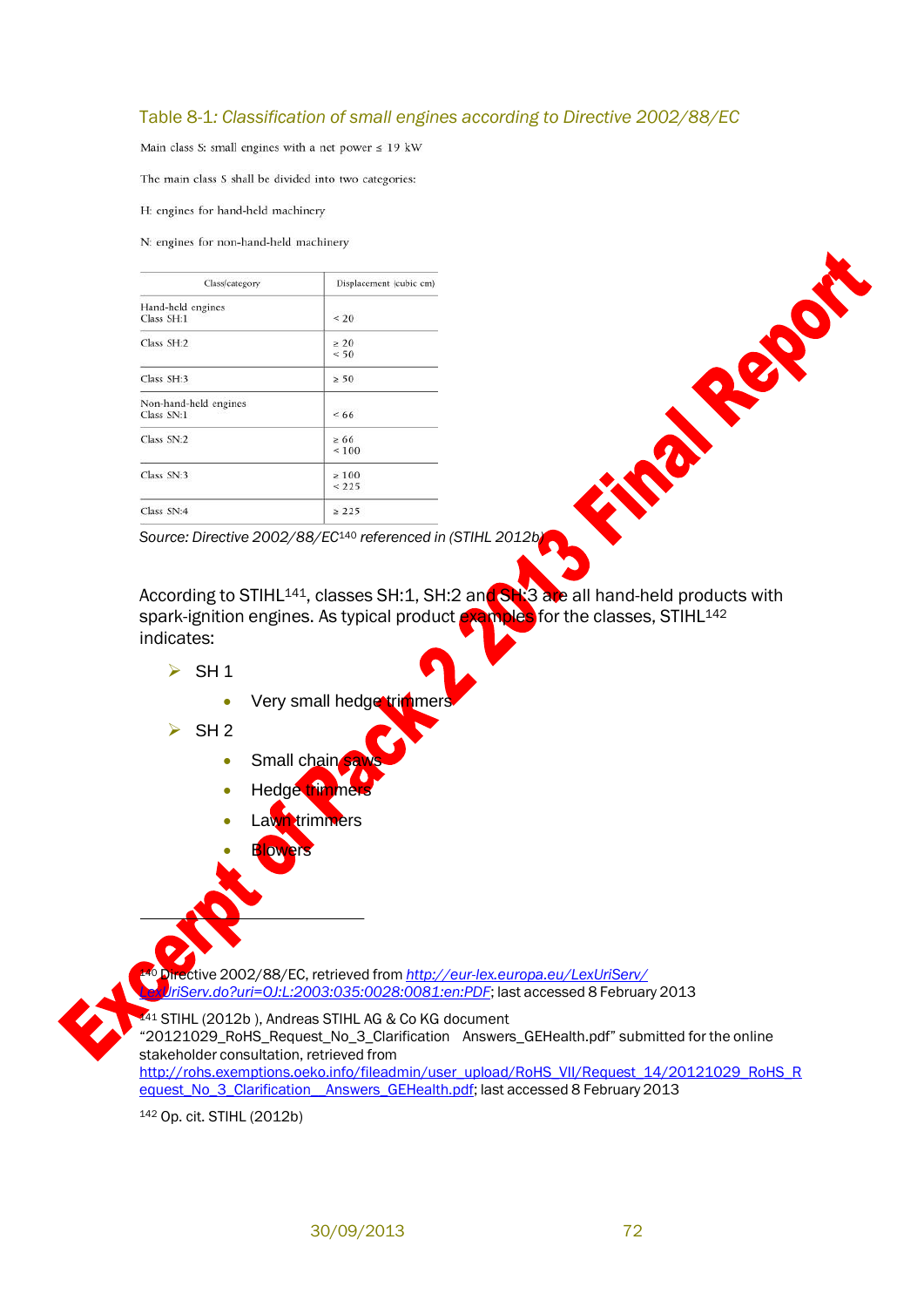- $\triangleright$  SH 3
	- Large chain saws
	- Brush cutters
	- Cut-quicks
	- Backpack blowers

STIHL<sup>143</sup> indicates the average life spans of hand-held combustion-powered garde forest and construction equipment with  $5 - 9$  years in professional and up to  $20$ in private use The typical use and life time of such equipment used in rental business and in professional use is around 300 h over 5 - 9 years.

The ignition modules for small spark ignition engines have a compact design and are located in direct proximity to the engine and must operate reliably under harsh conditions, as detailed in section [8.2.1](#page-8-1) - Technical [Constraints.](#page-8-2) 144, 145

According to STIHL,<sup>146</sup> to withstand these harsh conditions, materials and design have had to be optimized and thoroughly tested. For additional mechanical stability and protection against water, fuel and oil, the electronic circuits are sealed with epoxy resin.

CR

<sup>143</sup> STIHL (2013a ), Andreas STIHL AG & Co KG, document "2nd-Questionnaire-Exe-req 14\_Answers\_2013\_02\_25.docx" submitted via e-mail by Mrs. Christina Wedel per Email, on 25 February 2013

Creating

<sup>144</sup> Op. cit. STIHL (2012a)

<sup>145</sup> Op. cit. STIHL (2012b)

<sup>146</sup> Op. cit. STIHL (2012a)

\*Sections 8.1 through 8.2 are heavily based on information provided by the applicant and other stakeholders. Alterations have been made mainly to ensure comprehension and to avoid repetition.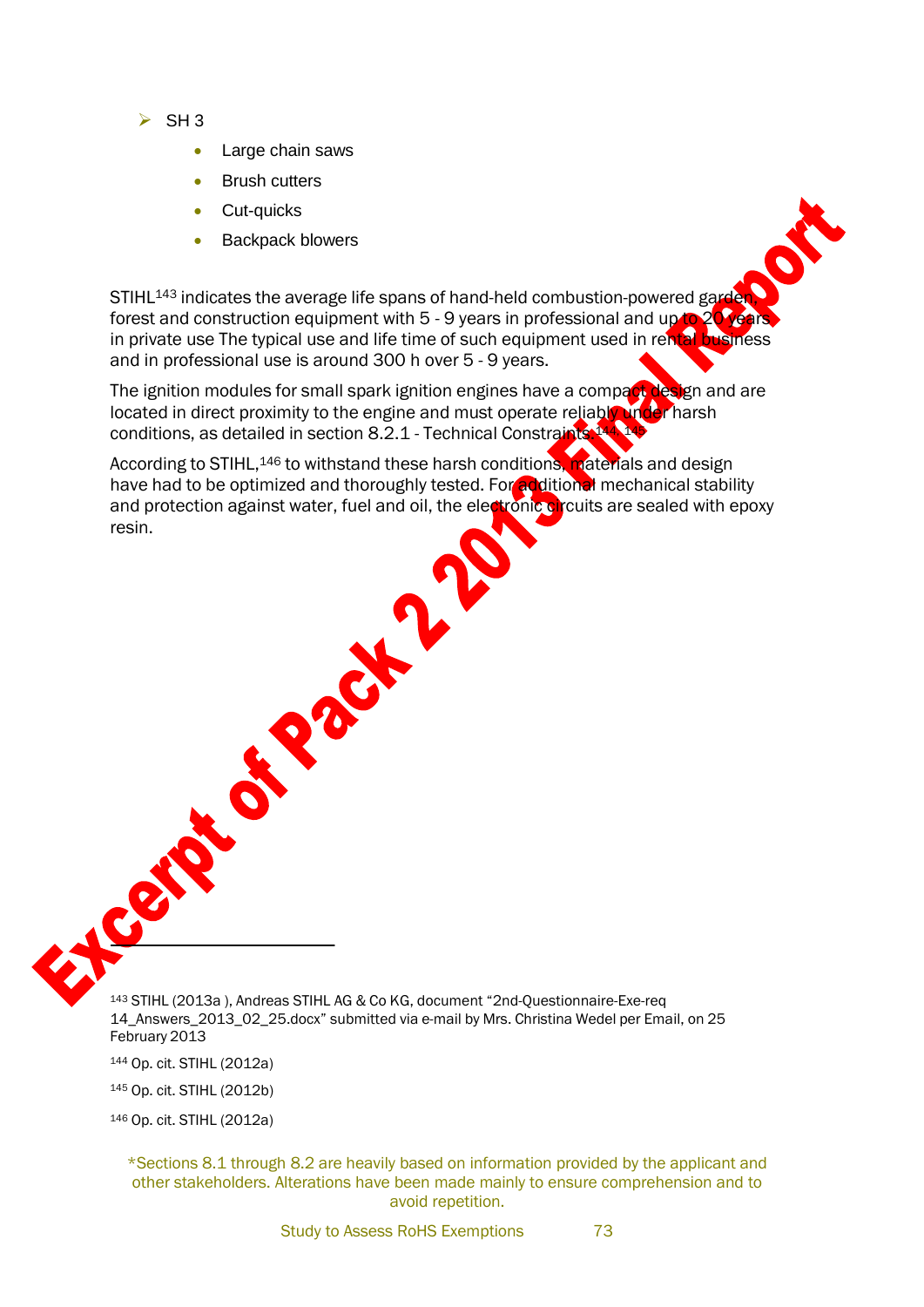Figure 8-1: PCB and coil of the ignition module (left), and an ignition module before sealing

<span id="page-5-0"></span>

<sup>147</sup> STIHL (2012c ), Andreas STIHL AG & Co KG, document "RoHS\_II\_exemption\_request\_ignition\_modules\_for\_publication\_2012\_10\_30.pdf" submittedforthe online stakeholder consultation, retrieved from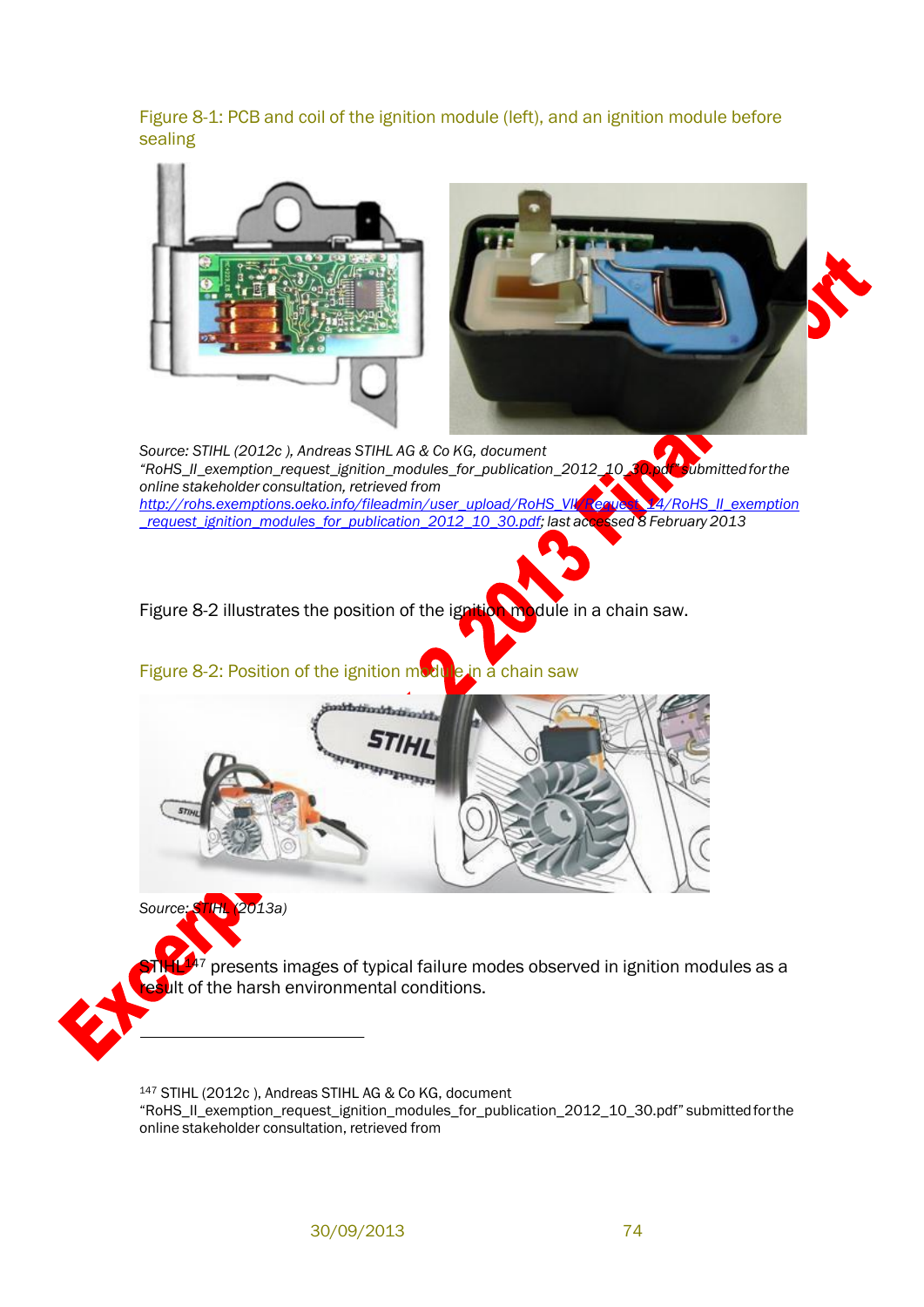#### Figure 8-3: Typical failures observed in ignition modules

Fracture of solder joint due to thermal stress



Solder joint is torn from the component



Fracture of the component (between the arrows) SMD resistor on ceramic substrate



*Source: (STIHL 2012c)*

Over the last years, STIHL<sup>148</sup> considerably invested in R&D efforts to include new electronic functions for the reduction of exhaust emissions in the ignition module and minimize the failure rate a<mark>t the</mark> same time. STIHL has now reached a failure rate that allows the ignition module to have the same life-time as the product. These effects currently can only be achieved using lead solder in the ignition modules.

STIHL<sup>149</sup> categorizes all of the products as category 11 (other EEE, not covered by categories 1-10,<sup>150</sup>, or alternatively as newly included in category 6 (electrical and

rohs.exemptions.oeko.info/fileadmin/user\_upload/RoHS\_VII/Request\_14/RoHS\_II\_exemption\_ quest\_ignition\_modules\_for\_publication\_2012\_10\_30.pdf; last accessed 8 February 2013

<sup>148</sup> Op. cit. STIHL (2012a)

<sup>149</sup> Op. cit. STIHL (2012c)

<sup>150</sup> According to Annex I of Directive 2011/65/EU (RoHS 2) RoHS Directive (2011) Directive 2011/65/EU of the European Parliament and of the Council of 8 June 2011 on the restriction of the use of certain hazardous substances in electrical and electronic equipment (recast), [http://eur](http://eur-lex.europa.eu/LexUriServ/LexUriServ.do?uri=CELEX%3A32011L0065%3AEN)[lex.europa.eu/LexUriServ/LexUriServ.do?uri=CELEX:32011L0065:EN:](http://eur-lex.europa.eu/LexUriServ/LexUriServ.do?uri=CELEX%3A32011L0065%3AEN)

\*Sections 8.1 through 8.2 are heavily based on information provided by the applicant and other stakeholders. Alterations have been made mainly to ensure comprehension and to avoid repetition.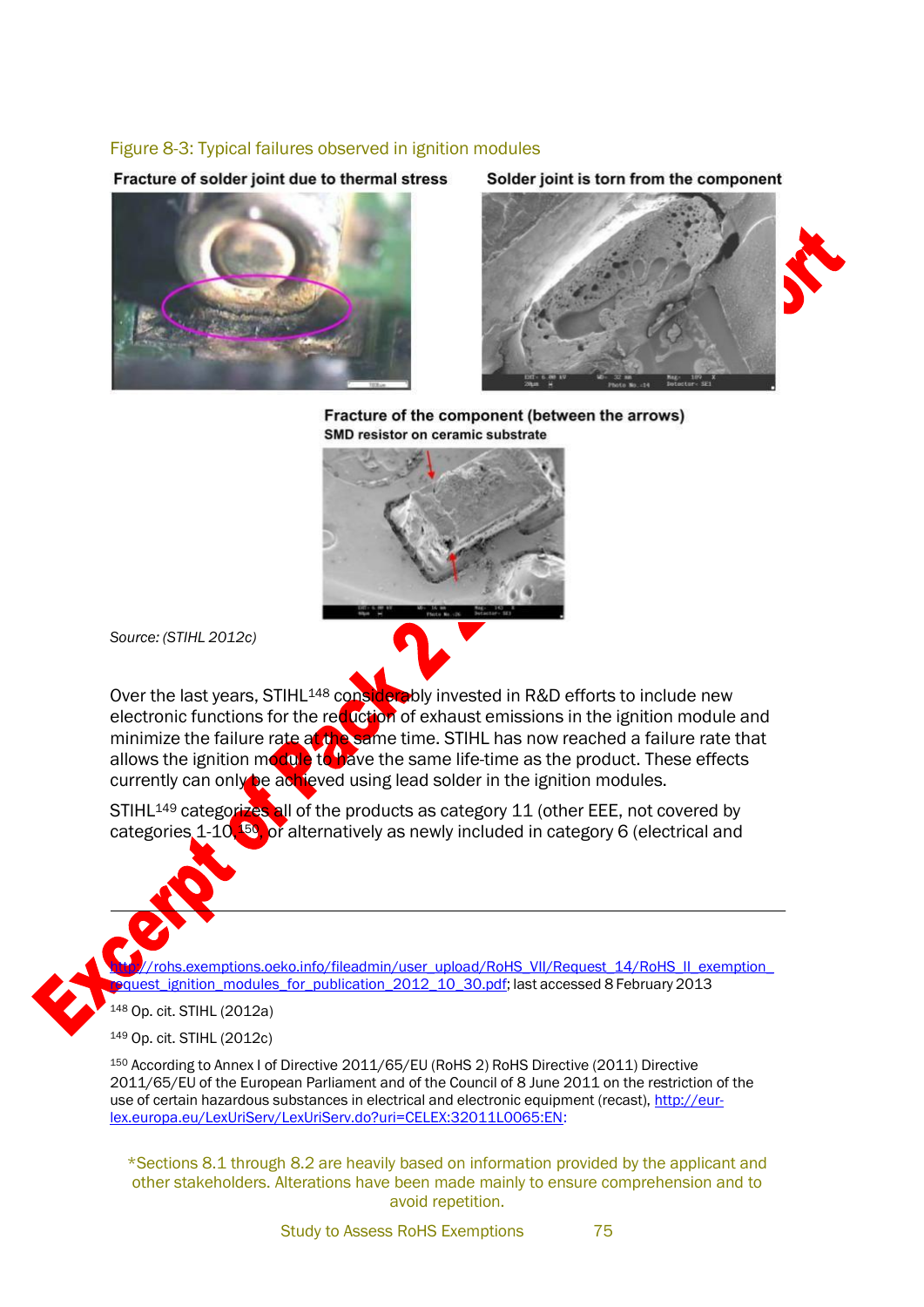electronic tools<sup>151</sup>) through the changed scope of the RoHS Directive. STIHL<sup>152</sup> states that in any case the products would have to fulfil the substance restrictions from July 2019 on.

## 8.1.2 Amount of Lead Used under the Requested Exemption

STIHL<sup>153</sup> does not have data for the worldwide sales of hand-held garden equipment, but claims that the amount of lead put on the market outside of the EU is not likely to be affected by the requested exemption. According to (STIHL 2012 a), an ignition module contains around 0.75 g of lead.

Based on BIOIS, 154 STIHL 155 estimates the amount of lead put on the EU market follows:

Annual sales in EU 15 in 2005 for non-professional hand-held domestic combustion-engine powered garden equipment (without lawn mowers and riding mowers):

2,101,230 units

Correction for market share and EU 27 (with the same factor used in (BIOIS 2012 a)):

2,101,230 units \* 1.53 = 3,209,000 units

Estimated total of lead in ignition module 3,209,000 units \* 0.75 g/unit = 2.4 t

The total annual amount of lead put on the European market due to this exemption would thus be around 2.4 t.

<sup>151</sup> According to Annex I of Directive 2011/65/EU (RoHS 2) RoHS Directive (2011) Directive 2011/65/EU of the European Parliament and of the Council of 8 June 2011 on the restriction of the use of certain hazardous substances in electrical and electronic equipment (recast), [http://eur](http://eur-lex.europa.eu/LexUriServ/LexUriServ.do?uri=CELEX%3A32011L0065%3AEN)exUriServ/LexUriServ.do?uri=CELEX:32011L0065:EN:

it. STIHL (2012c)

p. cit. STIHL (2013a)

<sup>54</sup> BIO (2012), Bio Intelligence Service, Document submitted via e-mail by Mrs. Christina Wedel, STIHL, to Otmar Deubzer on 25 February 2013; section from the report "Measures to be implemented and additional impact assessment with regard to scope changes, pursuant to the new RoHS Directive" prepared by BIO Intelligence Service for the European Commission, DG ENV, published on 6 July 2012, retrieved from

<sup>155</sup> Op. cit. STIHL (2013a)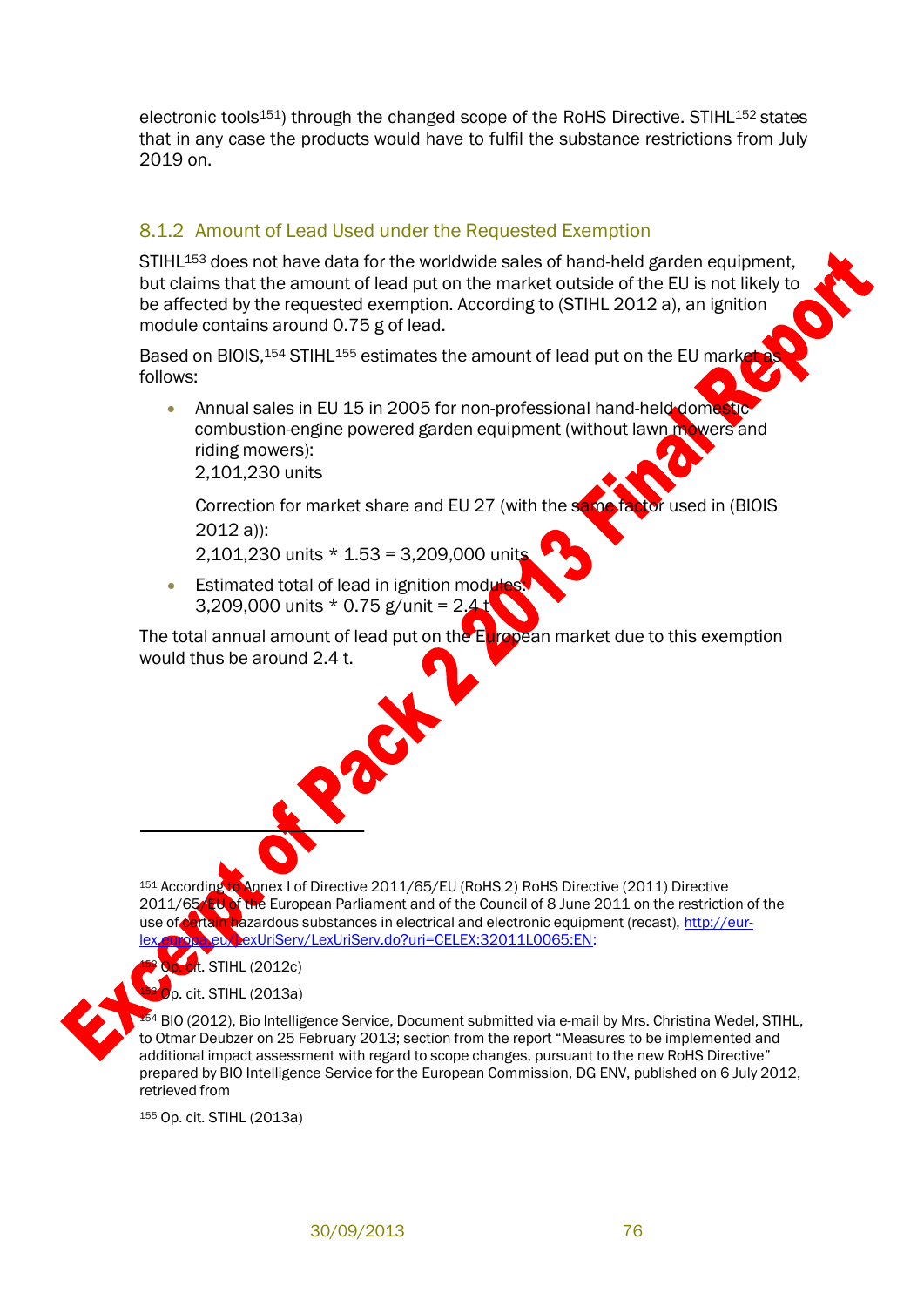# <span id="page-8-0"></span>8.2 Applicant's Justification of the Exemption

## <span id="page-8-1"></span>8.2.1 Substitution of Lead

### <span id="page-8-2"></span>8.2.1.1 Technical Constraints

According to STIHL, 156 solutions for lead-free soldering exist on the market, but today not all electronic components used in the ignition module are available in a version that is suitable for lead-free soldering. In addition to that, extensive field testing and optimization cycles are needed before the alternative can be used in the market.

STIHL<sup>157</sup> explains that the ignition module for small spark ignition engines has to withstand high vibrations ( $> 80$  g) and must operate reliably in the temperature range of cold weather conditions up to the operating temperature of the engine ( $30$  °C to +110 °C). The solder joints have to be suited for a high number of temperature cycles between ambient temperature and operating temperature. Research on the ignition module allowed reducing exhaust emissions and failure rates using lead-solders. The ignition module now has the same life-time as the product

STIHL<sup>158</sup> has no reliable data on the use of lead-free solder in ignition modules for small engines. As the products have an average life-time of over 10 years on the market, this poses a high risk for a decrease of durability. Lead-free solders differ from the solder used today in process temperature (20<sup>o</sup>C higher), porosity and adhesion on the component. The overall effect poses a high risk for a decrease of durability.

STIHL<sup>159</sup> needs a comprehensive study and field testing to minimize this risk. STIHL<sup>160</sup> puts forward that some components appropriate for lead-free soldering are only available in sizes different from those used nowadays in the lead-soldered ignition modules. Therefore, the switch to lead-free soldered ignition modules requires a complete redesign of the printed circuit board, which requires additional time. Only if lead-free modules prove to have a comparable life-time as today's leadcontaining modules, is a change for all modules feasible. Failing modules would have to be replaced more often during the life time of the product. Therefore, more waste is produced, which is difficult to recycle because of the necessary sealing with epoxy resin.



\*Sections 8.1 through 8.2 are heavily based on information provided by the applicant and other stakeholders. Alterations have been made mainly to ensure comprehension and to avoid repetition.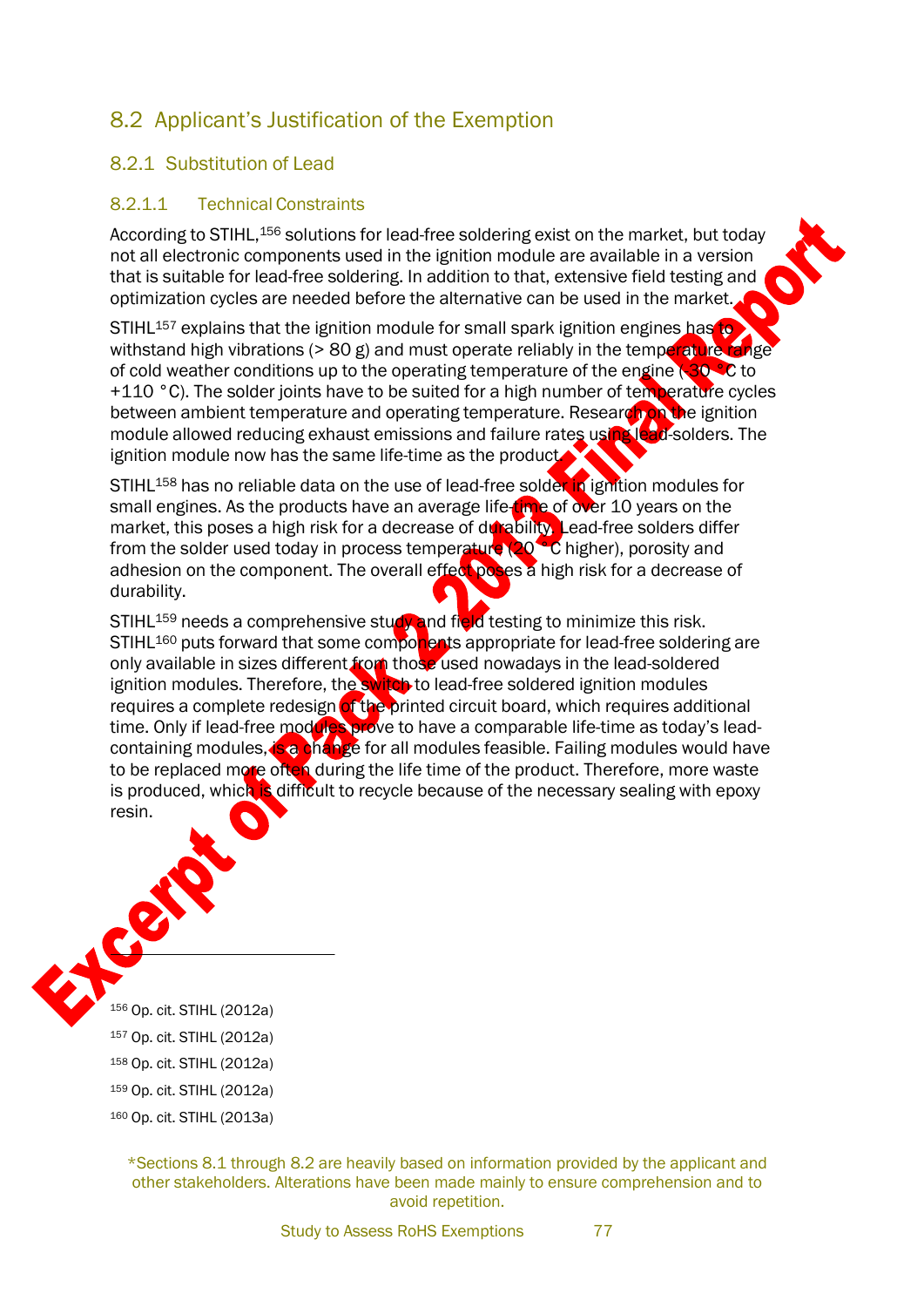## <span id="page-9-0"></span>8.2.1.2 Supply Chain Constraints

STIHL<sup>161,162,163</sup> argues that its suppliers of ignition modules have little experience and no equipment for lead-free solders. Most other customers of these suppliers do not demand lead-free soldered parts. Considerable investment in production facilities is hence needed since a lot of equipment would have to be doubled, so that the suppliers can offer production lines for lead containing and for lead-free soldered products. A switch between lead-containing and lead-free solder on the same machine is economically not feasible.

STIHL<sup>164</sup> explains that, even though there are many other assembly service providers that have a lot of experience with lead-free soldering, a change of suppliers would create a lot of new problems. STIHL's suppliers are experts for ignition systems, and they are not only the manufacturers of the ignition modules, but also development partners for new technologies. Besides ignition modules for forest and garden equipment, they manufacture ignition modules and control electronics for products like snow mobiles, outboard engines for boats and auxiliary heating systems for cars, for which there is no legislation demanding lead-free solder for these products today.

### 8.2.2 Elimination of Lead

The applicant did not submit any information with its exemption request on possibilities to eliminate lead in this application.

### 8.2.3 Environmental and Socioeconomic Argum

STIHL<sup>165</sup> says that lead-free ignition modules must prove to have a comparable lifetime as today's lead-containing modules, as **failing** modules would have to be replaced more often during the life time of the product. Therefore, more waste is produced, which is difficult to recycle because of the necessary sealing with epoxy resin.

As mentioned in section [8.2.1](#page-8-1) - Supply Chain [Constraints,](#page-9-0) STIHL<sup>166</sup> argues that considerable investment shall be needed in production facilities, before suppliers of the ignition modules can provide lead free alternatives.

STIHL<sup>167</sup> assumes that most of the other manufacturers are not yet able or willing to invest time and money into the research of lead-free soldering for ignition modules, since they still see a chance of being taken out of scope in the 2014 review of the

# STIHL (2012c)  $\bullet$ p. cit. STIHL (2012a)  $\frac{33}{1}$  Op. cit. STIHL (2013a) <sup>164</sup> Op. cit. STIHL (2013a) <sup>165</sup> Op. cit. STIHL (2012a) <sup>166</sup> Op. cit. STIHL (2012c) <sup>167</sup> Op. cit. STIHL (2013a)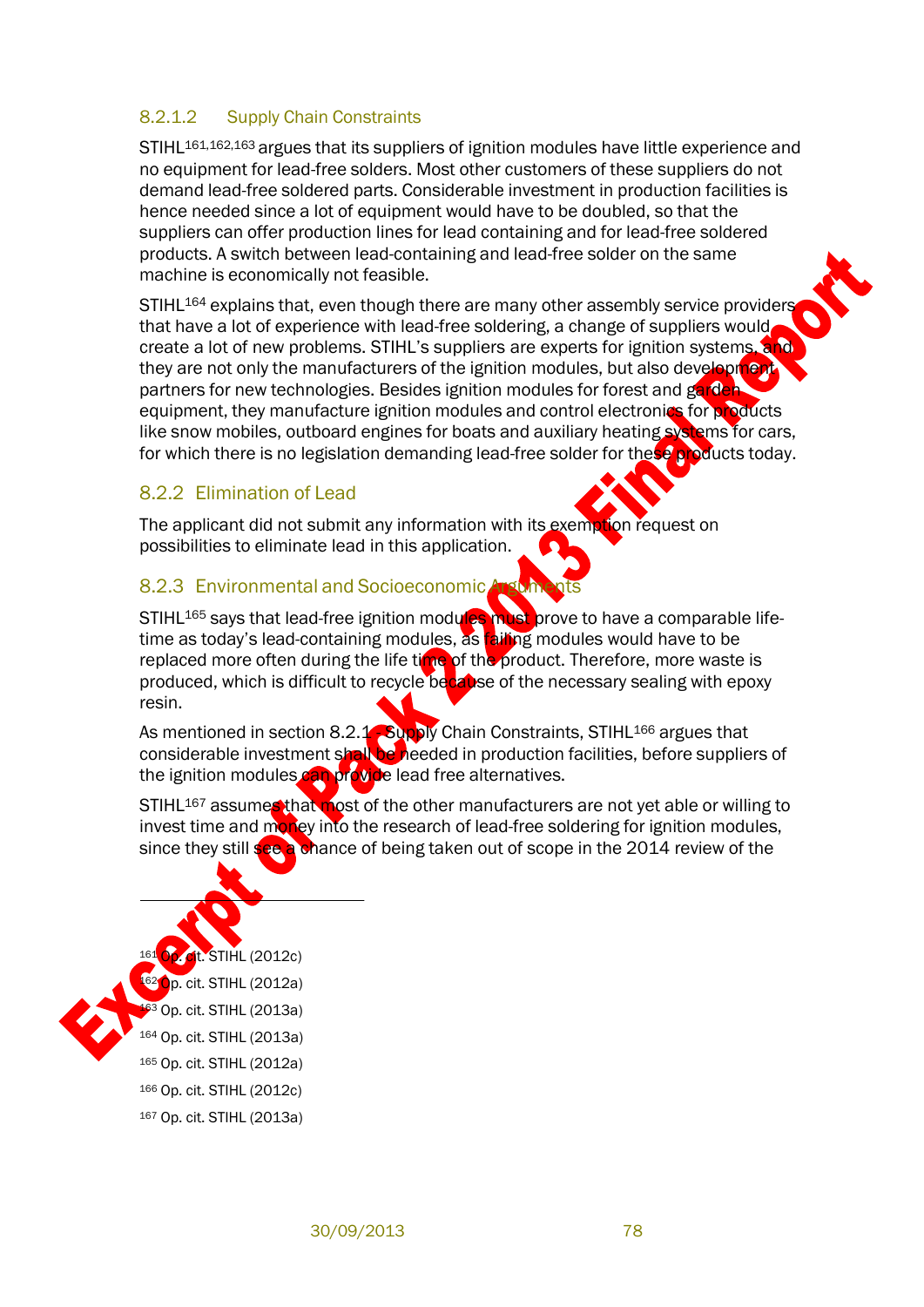scope of the RoHS Directive.<sup>168</sup> STIHL<sup>169</sup> puts forward that the smaller manufacturers most likely do not have the manpower to start working on the question right now. The clarification of the situation in the company and supply chain alone is a significant administrative burden. Manufacturers will probably start their research and application for exemptions after the review of the RoHS Directive.

## 8.2.4 Roadmap to Substitution or Elimination of Lead

### 8.2.4.1 Timing of the Exemption Request

STIHL<sup>170</sup> says that the equipment in the scope of the requested exemption would only come under the RoHS Directive in 2019. STIHL<sup>171</sup> explains that the RoHS Directive applies to "making available on the market" from July 2019 on. That means the complete supply chain would have to be changed to lead-free products. Since this definition includes also products in the rental business, these products would have to be replaced well before 2019, in order to serve their normal life time in rental business. This means that the products would have to comply with RoHS at least three years before July 2019.

## 8.2.4.2 Schedule to RoHS Compliance

In order for STIHL<sup>172</sup> to research proper alternatives that fulfil the customer expectations for product durability and prevent the unnecessary waste produced through premature product failure, at least one exemption period until 2025 is needed. For the investments needed in R&D and production, STIHL<sup>173</sup> needs the legal certainty of this exemption. Without the exemption, STIHL would need an immediate emergency plan to keep being able to deliver its products after July 2019. With the exemption STIHL<sup>174</sup> claims to be most likely able to manage a proper changeover until 2025.

[Table](#page-11-0) 8-2 details STIHL's steps towards RoHS compliance.

<sup>168</sup> Art. 24 of the R**oHS Dire**ctive 2011/65/EU stipulates that "No later than 22 July 2014 […] the Commission shall examine the need to amend the scope of the Directive [...] with respect to any additional exclusions [...]" from the scope of the RoHS Directive.

<sup>169</sup> STIHL 2013b STIHL (2013b ), Andreas STIHL AG & Co KG, document "3rd-Questionnaire-Exe-req 14\_2013\_03\_08.docx" submitted via e-mail by Mrs. Christina Wedel per Email, on 8 March 2013

170 STIHL 2012b STIHL (2012b), Andreas STIHL AG & Co KG document 20121029\_RoHS\_Request\_No\_3\_Clarification Answers\_GEHealth.pdf" submitted for the online stakeholder consultation, retrieved from

[http://rohs.exemptions.oeko.info/fileadmin/user\\_upload/RoHS\\_VII/Request\\_14/20121029\\_RoHS\\_R](http://rohs.exemptions.oeko.info/fileadmin/user_upload/RoHS_VII/Request_14/20121029_RoHS_Request_No_3_Clarification__Answers_GEHealth.pdf)  [equest\\_No\\_3\\_Clarification\\_\\_Answers\\_GEHealth.pdf;](http://rohs.exemptions.oeko.info/fileadmin/user_upload/RoHS_VII/Request_14/20121029_RoHS_Request_No_3_Clarification__Answers_GEHealth.pdf) last accessed 8 February 2013



<sup>171</sup> Op. cit. STIHL (2012c)

<sup>172</sup> Op. cit. STIHL (2012c)

<sup>173</sup> Op. cit. STIHL (2012c)

\*Sections 8.1 through 8.2 are heavily based on information provided by the applicant and other stakeholders. Alterations have been made mainly to ensure comprehension and to avoid repetition.

<sup>174</sup> Op. cit. STIHL (2012c)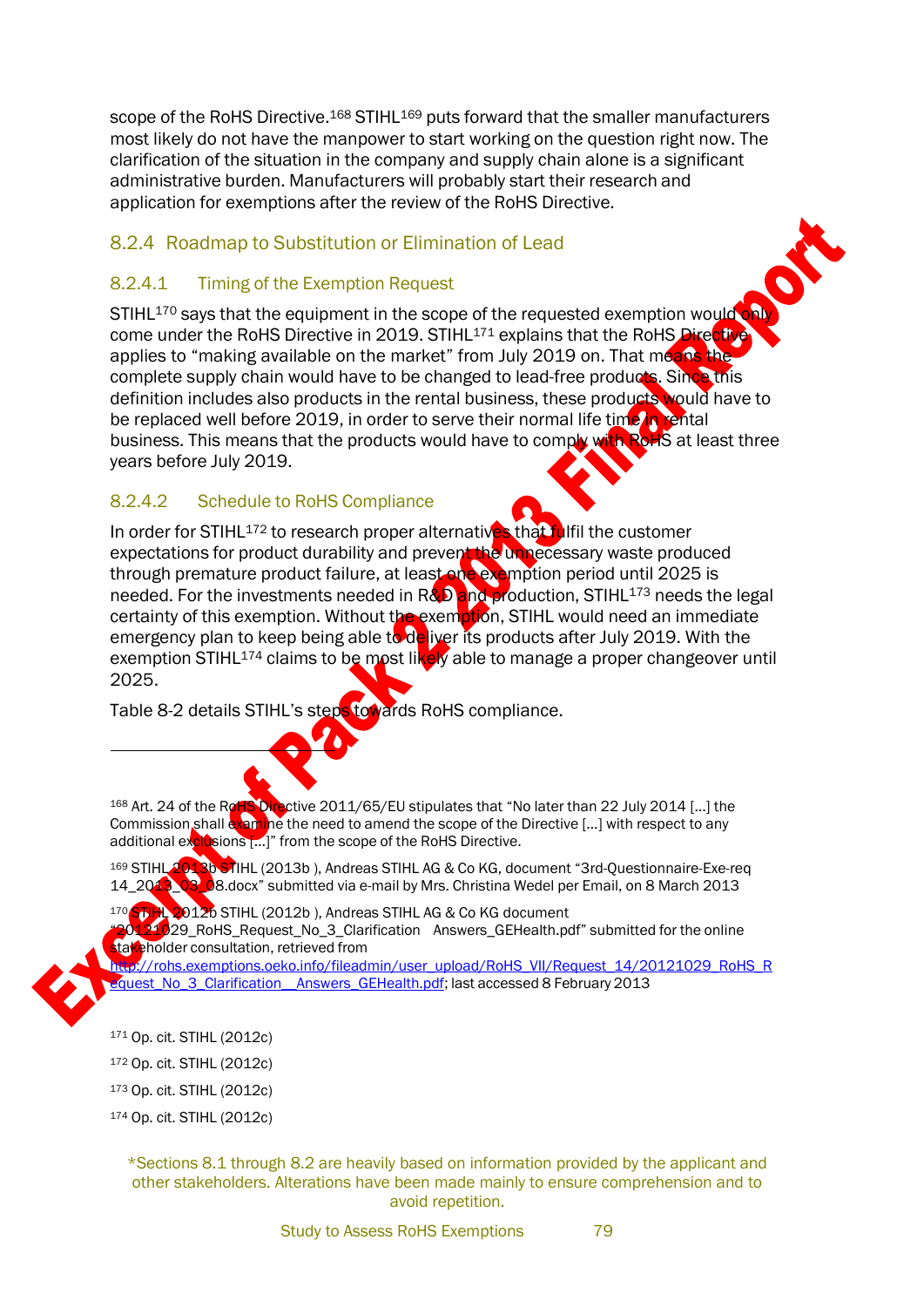#### <span id="page-11-0"></span>Table 8-2: Steps and timelines towards RoHS compliance

| <b>Task</b>                                                  | <b>Activity</b>                                                                                                                                                                                                              | <b>Required Time</b> |
|--------------------------------------------------------------|------------------------------------------------------------------------------------------------------------------------------------------------------------------------------------------------------------------------------|----------------------|
| Step 1: Redesign                                             | Selection of alternative components for lead-free solder<br>and redesign                                                                                                                                                     | $2 - 3$ months       |
| Step 2: Qualification and<br>optimization based on lab tests | Production of samples, lab tests (temperature shock<br>testing, up to 4 months), and optimization of design based<br>on test results                                                                                         | 1.5 years            |
| Step 3: Supplier invests in new<br>equipment                 | If tests from step 2 were successful: supplier invests in<br>additional production equipment (planning, invest,<br>construction and startup)                                                                                 | $1 - 2$ years        |
| Step 4: Change to lead-free<br>solder for one product        | A worst-case product is identified and changed to lead-free<br>solder                                                                                                                                                        | 2 month              |
| Step 5: Field testing                                        | The performance of the lead-free products is observed in<br>the field. Customer claims are evaluated and analyzed,<br>the failure is related to the new solder.                                                              | 2 years              |
| Step 6: Investment and<br>changeover phase to lead-free      | Supplier invests in new equipment for a change to<br>lead-free solder for all STIHL ignition systems.<br>Change all 85 types (ca. 15 families) of ignition<br>$\bullet$<br>systems for STIHL products to lead-free soldering | 2 years              |
| <b>Total time</b>                                            |                                                                                                                                                                                                                              | $\sim$ 7 to 8 years  |

*Source: STIHL (2013c)*

STIHL<sup>175</sup> explains that if it starts right away and if there are no major technical complications, STIHL could change the whole product range to lead-free solders in 8 years. To account for reaction time and time for design changes, if failures occur in the field tests, an exemption **until 20**25 is needed. Until then the change to lead-free solder can be completed, if no major technical barriers are encountered. If the tests prove that major technical barriers exist, STIHL<sup>176</sup> predicts that an extension of the exemption will be necessary.



<sup>175</sup> Op. cit. STIHL (2013a) <sup>176</sup> Op. cit. STIHL (2013a)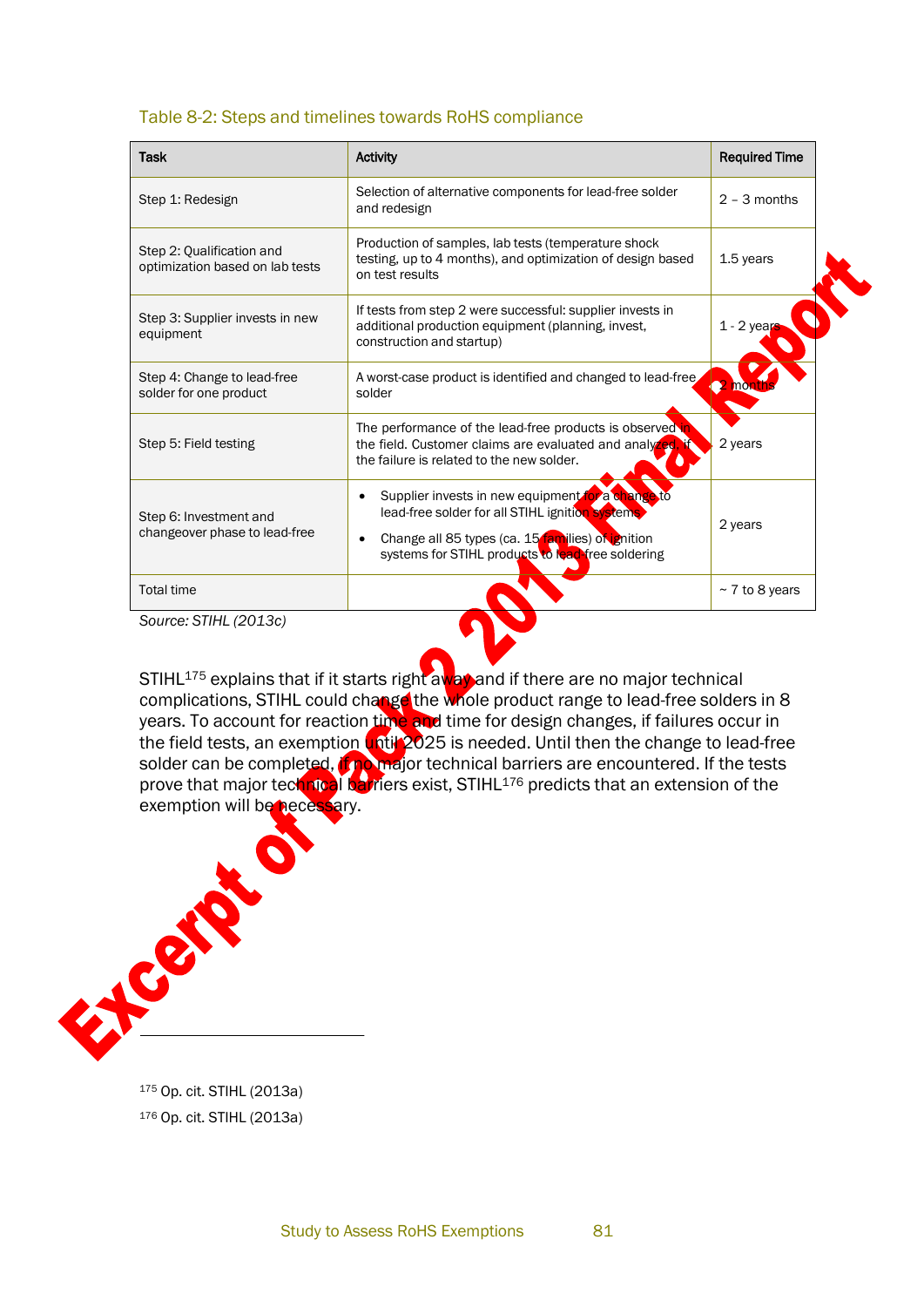# 8.3 Critical Review

### 8.3.1 REACH Compliance - Relation to the REACH Regulation

This exemption request concerns lead in solders used in handheld equipment with combustion engines.

Entries 10, 11, and 12 of Annex XIV (for further details see Section 5.0 above) concern lead chromate, lead sulfochromate yellow and lead chromate molybdate sulphate red, respectively. These compounds can only be further used once a reques for Authorization has been applied for and granted, concerning the application in which it should be allowed for use. As from the consultants' knowledge, these compounds are not in use as solder alloys, these entries have no further implications. for this request.  $\bullet$ 

Entries 16 and 17 in Annex XVII concern lead compounds applied in specific articles which are irrelevant in the context of this request for exemption (for further details see Section 5.0 above).

Entry 30 in Annex XVII of the REACH Regulation, stipulates that lead and its compounds shall not be placed on the market, or used, as substances, constituents of other substances, or in mixtures for supply to the general public. A prerequisite to granting the requested exemption would therefore be to establish whether the intended use of lead in this exemption request micht weaken the environmental and health protection afforded by the REACH Regulation.

In the consultants' understanding, the restriction for substances under entry 30 of Annex XVII does not apply to the use of lead in this application. The application of lead in the ignition modules of handheld  $\epsilon$  wipment placed on the market, in the consultants' point of view is not a supply of lead and its compounds as a substance, mixture or constituent of other mixtures to the general public. Lead is part of an article and as such, entry 30 of Annex XVII would not apply.

No other entries, relevant for the use of lead in the requested exemption, were identified in Annex XIV and Annex XVII (status June 2013).

Various processes that may result in future restrictions of the use of lead are detailed in Section 5.0 above. In all these cases, it cannot yet be assumed if the processes shall result in a new restriction or in the addition of lead in certain compounds to the list of substances requiring an authorization. Therefore, at present these processes could not be assumed to have implications for this request for exemption in terms of ensuring the protection afforded by REACH.

As the intended restriction for lead and its compounds in consumer articles currently is not yet enacted, based on the current status of Annexes XIV and XVII of the REACH Regulation, the requested exemption would not weaken the environmental and health protection afforded by the REACH Regulation. An exemption could therefore be granted if other criteria of Art. 5(1)(a) apply.

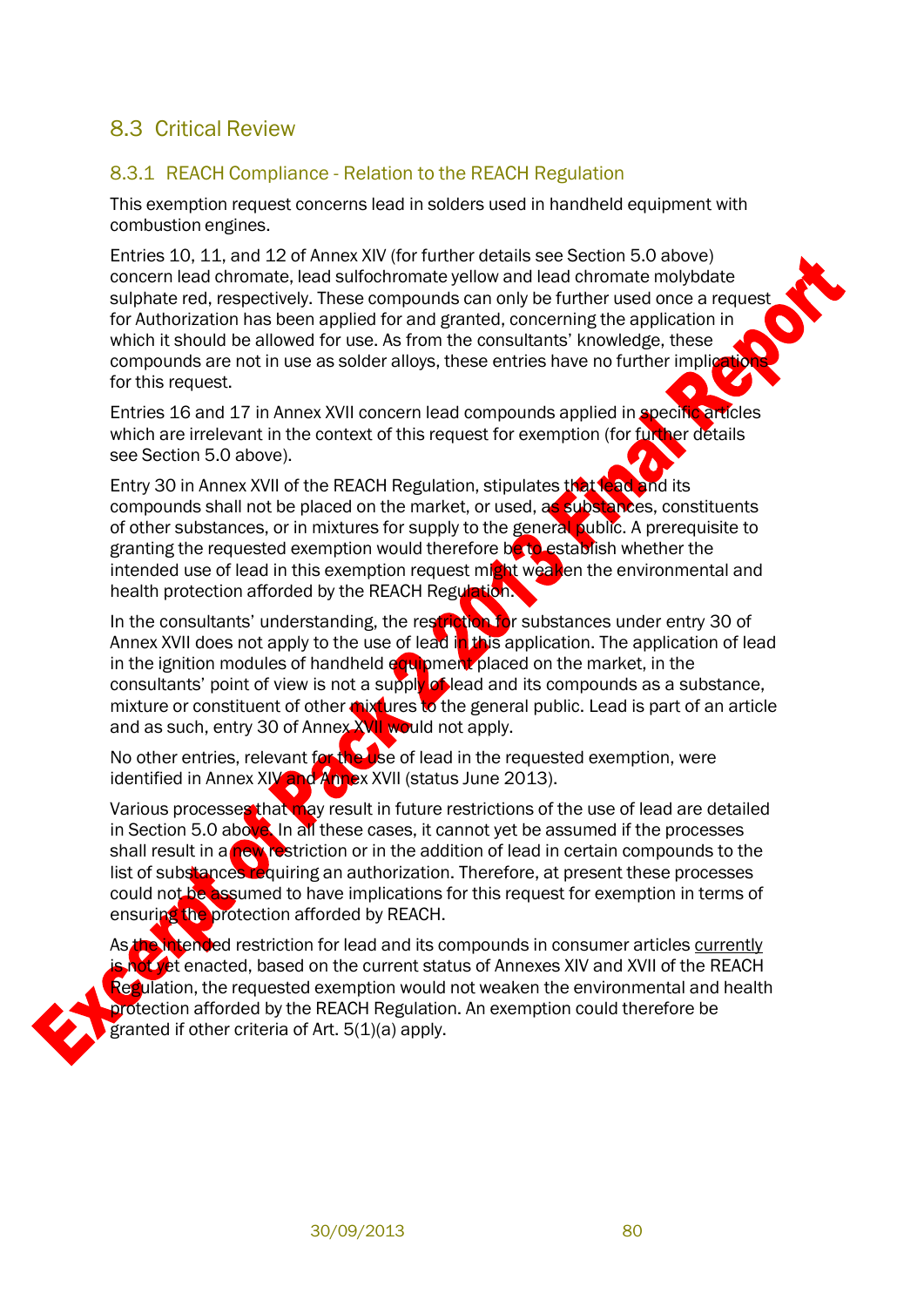### 8.3.2 Situation of RoHS Compliance in the Sector

No contributions were made from stakeholders during the online stakeholder consultations and therefore it has not been possible to identify whether this request for exemption is supported by other stakeholders. The applicant was therefore asked if the requested exemption was needed solely for STIHL products or if it is relevant for other manufacturers of hand-held machinery addressed in this request for exemption. STIHL<sup>177</sup> says that using lead-containing solder for ignition modules is the state of the art technology in this industry. STIHL claims Husqvarna, a competitor of STIHL, to face the same difficulties. Husqvarna<sup>178</sup> confirmed this information and supports STIHL's exemption request. According to STIHL,<sup>179</sup> STIHL and Husqvarna together have a market share of over 60% for chain saws in Europe.

Furthermore, according to STIHL<sup>180</sup>, the products in the scope of this exemption request have at least 20 manufacturers, including the following main manufacturers: STIHL, Husqvarna, Honda, Makita/Dolmar, Solo, Shindaiwa, Eco/Kioritz, Ryobi, Komatsu/Zenoah, Hilti and Wacker Neuson.

STIHL was asked why only STIHL and Husqvarna support this exemption request. STIHL<sup>181</sup> assumes that most of the other manufacturers are not yet able or willing to invest time and money into the research of lead-free soldering for ignition modules, since they still see a chance of being taken out of scope in the 2014 review of the scope of the RoHS Directive.<sup>182</sup> According to STIHL,<sup>183</sup> these hopes are based on the ongoing discussion about which products are and will actually remain in the scope of the RoHS Directive. Article 2(4)(g) of the RoHS Directives excludes "non-road mobile machinery made available exclusively for **professional use**" from the scope of the RoHS Directive. Since STIHL<sup>184</sup> finds it difficult to draw a clear line between professional and non-professional products, STIHL<sup>185</sup> believes that manufacturers probably hope for a new wording in the review, which will exclude their own products from the scope.

 $177$  Op. cit. STIHL (2013

<sup>178</sup> Husqvarna (2013a), Husqvarna Group, document "Husqvarna 2013 a.pdf" submitted by Dan Ericsson per Email on 20 February 2013

 $1/2013a$ 

 $(2013b)$ 

**Qp. cit. STIHL (2013a)** 

<sup>182</sup> Art. 24 of the Directive 2011/65/EU (RoHS Directive) stipulates that "No later than 22 July 2014 [...] the Commission shall examine the need to amend the scope of the Directive [...] with respect to any additional exclusions […]" from the scope of the RoHS Directive.

<sup>183</sup> Op. cit. STIHL (2013b) <sup>184</sup> Op. cit. STIHL (2013b) <sup>185</sup> Op. cit. STIHL (2013b)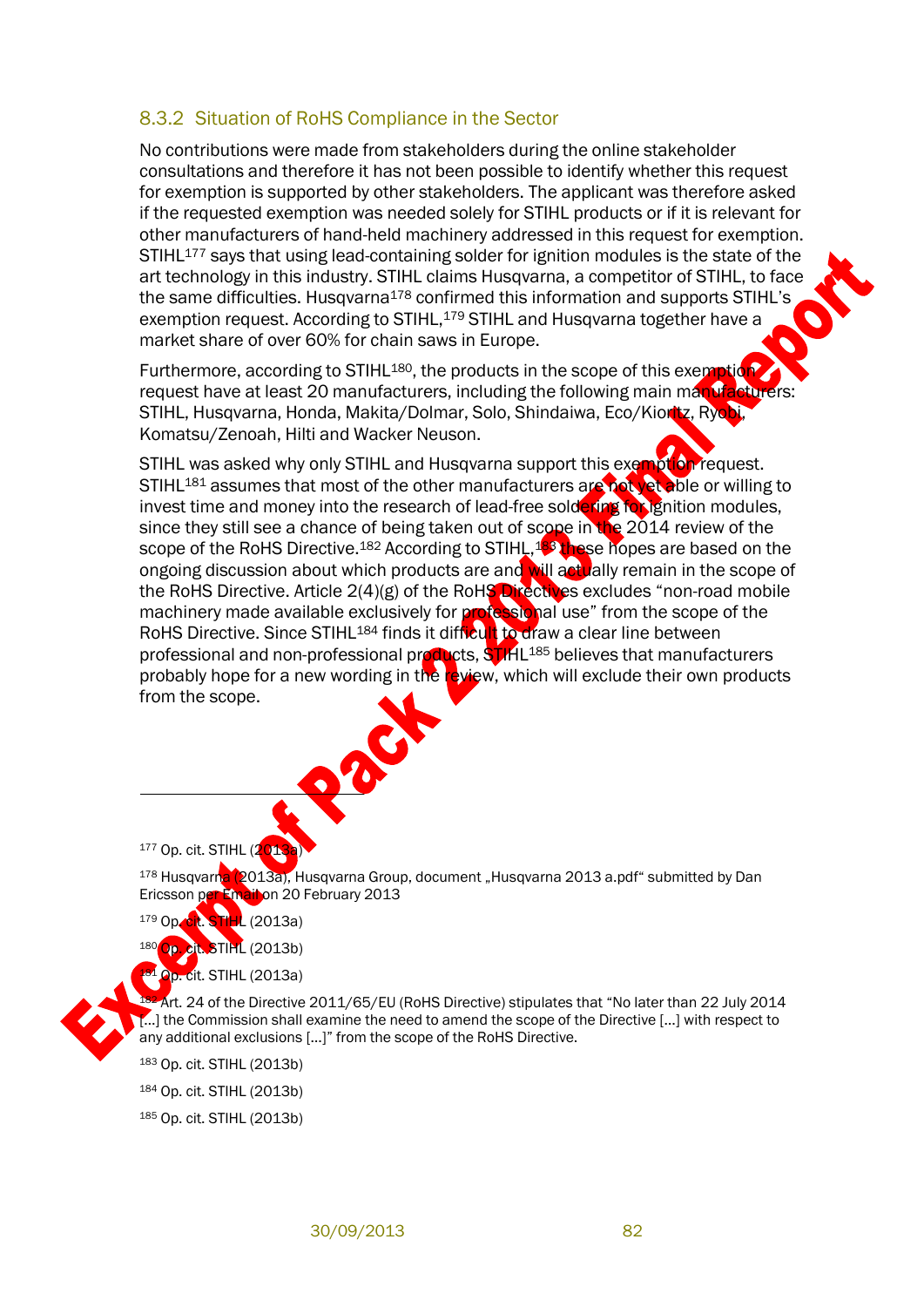Additionally, STIHL<sup>186</sup> puts forward that the smaller manufactures most likely do not have the manpower to start working on RoHS compliance. The clarification of the situation in the company and supply chain alone is a significant administrative burden. Manufacturers will probably start their research and application for exemptions after the review of the RoHS Directive.

STIHL was asked why it follows a different approach and applies for this exemption.  $STIHL^{187}$  stated that it is possible for most parts in the STIHL product range – except the ignition module – to comply with the RoHS substance bans without significant trade-off to the technical performance. Therefore, an exemption for the remaining technical barrier (the lead-containing solder in the ignition module) seems to be a more realistic option than to hope for an exclusion from the scope and start too latewith the testing of alternatives.

## 8.3.3 Technical Practicability of Lead Substitution and Elimination

Technically, it is plausible that ignition modules are exposed to harsh conditions, which require the ignition modules to be carefully designed in order to achieve sufficient reliability. STIHL claims that its ignition modules' lifetime in has been extended in recent years to match the lifetimes of the compustion engine handheld products they are built in.

Lead-free soldered ignition modules are expected to achieve a comparable lifetime and reliability as the lead-soldered ones, in order to be considered sufficiently reliable, as otherwise the combustion engine products' lifetime either becomes shorter or they must be repaired, exchanging the ignition modules for new ones which may lead to greater waste.

STIHL does not claim that the substitution of lead in ignition modules is in principle scientifically and technically impracticable, but it claims that it would require seven to eight years to achieve a sufficiently reliable lead-free soldering solution for the ignition modules. As until 2011, combustion engines with ignition modules were not in the scope of the RoHS Directive, lead-free soldered ignition modules have not been state of the art, and like any other part of an EEE, it is plausible that a changeover to leadfree soldering requires research and technical development.

STIHL was also asked whether alternative interconnection technologies like conductive adhesives or others may facilitate eliminating the use of lead in ignition modules. STIHL<sup>188</sup> answered that no alternative interconnection technology could be identified besides soldering, which is able to withstand the vibrations ( $> 80$  g) and temperature changes (-30 °C ... + 110 °C) in the ignition modules over the life time of the products.



<sup>186</sup> Op. cit. STIHL (2013b)

<sup>187</sup> Op. cit. STIHL (2013b)

<sup>188</sup> STIHL (2013c ), Andreas STIHL AG & Co KG, document "4th-Questionnaire\_Exe-req-14\_2013\_03\_14.docx", submitted by Mrs. Christina Wedel per e-mail, on 18 March 2013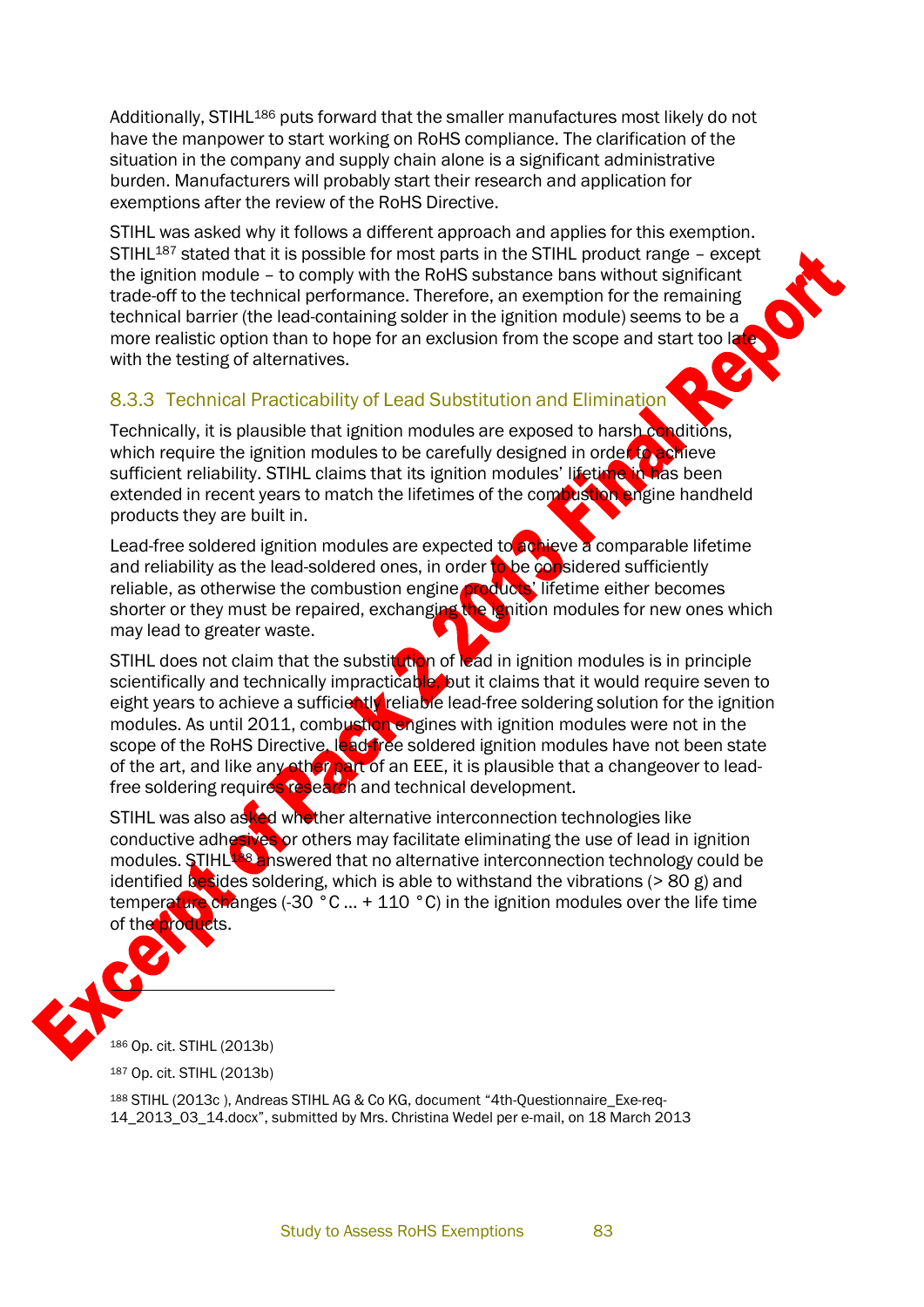Article 5(1)(a) justifies an exemption if "the reliability of substitutes is not ensured". Given the evidence presented in this case, an exemption granting time to ensure a reliable RoHS-compliant solution would therefore be justified under this criterion, but the duration of the exemption needs to be assessed.

### 8.3.4 Clarification of the Exemption Scope

#### 8.3.4.1 Inclusion of "*Other Electronic Engine Controls*" into the Scope

The scope of STIHL's wording proposal includes, besides the ignition modules, other electronic engine controls as well, mounted directly on or close to the cylinder of engines:

*"Lead in solders for the ignition module and other electronic engine controls mounted directly on or close to the cylinder of hand-held engines"*

In its justification, STIHL argues, however, only concerning ignition modules. It is therefore necessary to clarify what "other electronic engine controls" would be and why they should be included in the exemption as well.

According to STIHL<sup>189</sup>, the ignition module also contains the engine management system controlling the fuel quantity for engines with the **STIHL M-Tronic**" system. The M-Tronic technology uses an additional electronically controlled valve to regulate the fuel flow into the carburetor. STIHL<sup>190</sup> says that a conventional carburetor has to be adjusted manually by the user, the M-Tronic system and the low pressure injection both control automatically the air/fuel mixture ratio for the combustion. The advantage is that the machine always runs with the optimum air/fuel ratio. The machine is never in a too rich setting and therefore it uses less fuel and causes less exhaust emissions than a conventional carburetor. The M-Tronic system is not a standard technology, but nevertheless some other competitors use this or similar technologies as well, but under different names, e.g. AutoTune for Husqvarna.

Besides the M-Tronic engine management system and ignition module, STIHL<sup>191</sup> has a new product with a low pressure fuel injection system that uses additional components. STIHL<sup>192</sup> says that the low pressure injection is a STIHL technology, which optimizes the starting behavior and engine performance. STIHL<sup>193</sup> explains that a P/T sensor and an injection valve with a small circuit board are placed in the crankcase (see Figure 8-8 on page [88\)](#page-20-0). This system has no carburettor because the fuel is injected into the crankcase. STIHL<sup>194</sup> explains that the P/T sensor measures

STIHL (2013e), Andreas STIHL AG & Co KG, document "6th-Questionnaire\_Exe-req- $3$  04\_15.docx", submitted via e-mail by Mrs. Christina Wedel per Email, on 25 April 2013

<sup>190</sup> STIHL (2013f ), Andreas STIHL AG & Co KG, document "7th-Questionnaire\_Exe-req-14\_2013-05- 08.docx", submitted via e-mail by Mrs. Christina Wedel per Email, on 8 May 2013

 Op. cit. STIHL (2013e) Op. cit. STIHL (2013f) Op. cit. STIHL (2013e) Op. cit. STIHL (2013f)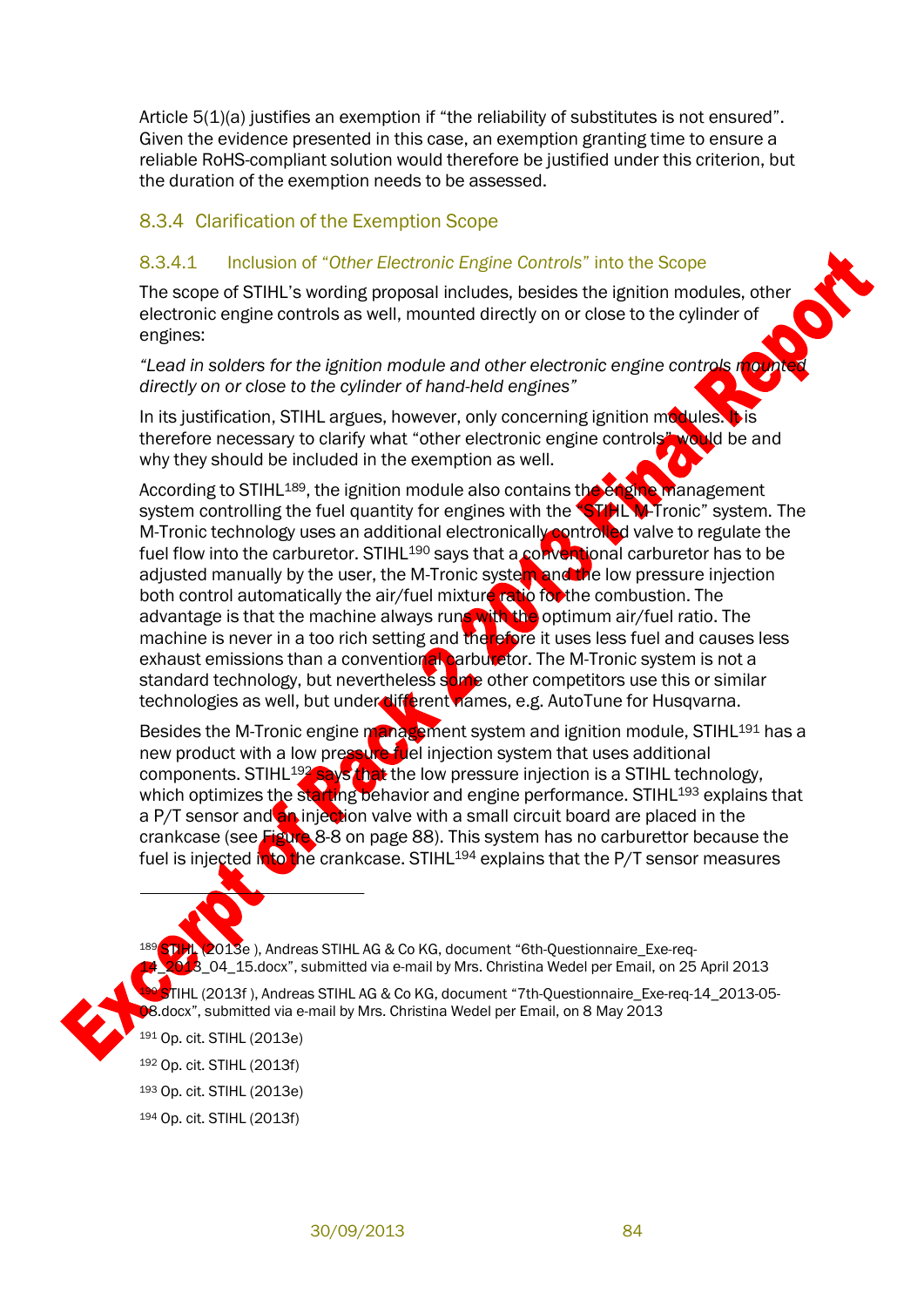pressure and temperature of the air in the crankcase. Here the fuel is injected and the mixture is then transferred into the combustion chamber. According to STIHL195, the sensor is needed to determine the air efficiency at the engine operating point. As both the sensor and the injection valve need to operate in the crankcase, no other position more distant from the crankcase is possible.



Figure 8-4: Injection valve (left) and P/T sensor (STIHL 2013e)

With the term "*other electronic engine controls" in the proposed* exemption wording, STIHL<sup>196</sup> wants to make sure the exemption comprises the components for the M-Tronic system as well as the above injection valve and R/T sensor for the low pressure fuel injection system.

Rep

## 8.3.4.2 Proximity of Systems to the Cylinder

STIHL justifies the exemption request with the harsh environmental conditions - in particular temperature and vibrations - the ignition modules and other electronic engine controls are exposed to. The root cause for these harsh conditions is the components' proximity to the cylinder.

STIHL's proposed exemption wording only allows the use of lead in ignition modules and other electronic engine controls if they are *"mounted directly on or close to the* cylinder" of hand-held engines. This wording raises three questions:

- 1. Why must the ignition modules and other electronic engine control systems be mounted directly on or close to the cylinder?
- 2. If the mounting of these components on or close to the cylinder is indispensable, why can vibrations and high temperatures not be mitigated with damping elements and insulators?
- 3. How exactly should "*close to*" the cylinder be interpreted in terms of distance from he cylinder?



<sup>195</sup> Op. cit. STIHL (2013e) <sup>196</sup> Op. cit. STIHL (2013e)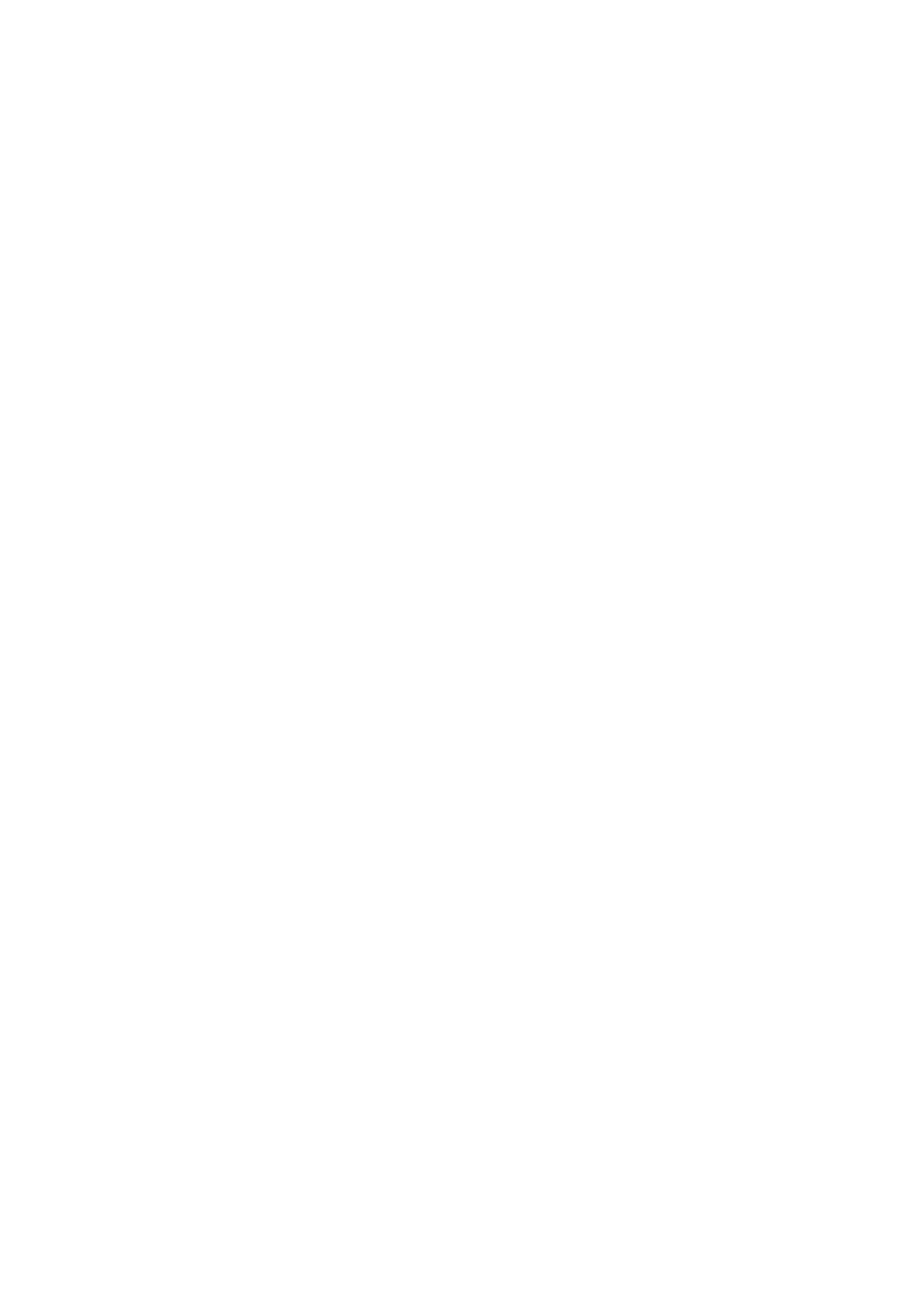STIHL provided the drawing in [Figure](#page-18-0) 8-5 showing the position of the ignition module in a chain saw in order to make the subsequent explanations more comprehensible.

<span id="page-18-0"></span>

Figure 8-5: Position of the Ignition Module (dark grey left) and the Carburettor (grey

*Source: (STIHL 2013e,f)*

STIHL<sup>197</sup> explained that the electric current for the engine management system and the spark ignition is generated by induction from permanent magnets integrated in the flywheel as shown in Figure 8-6.

<sup>197</sup> Op. cit. STIHL (2013e)

E Cale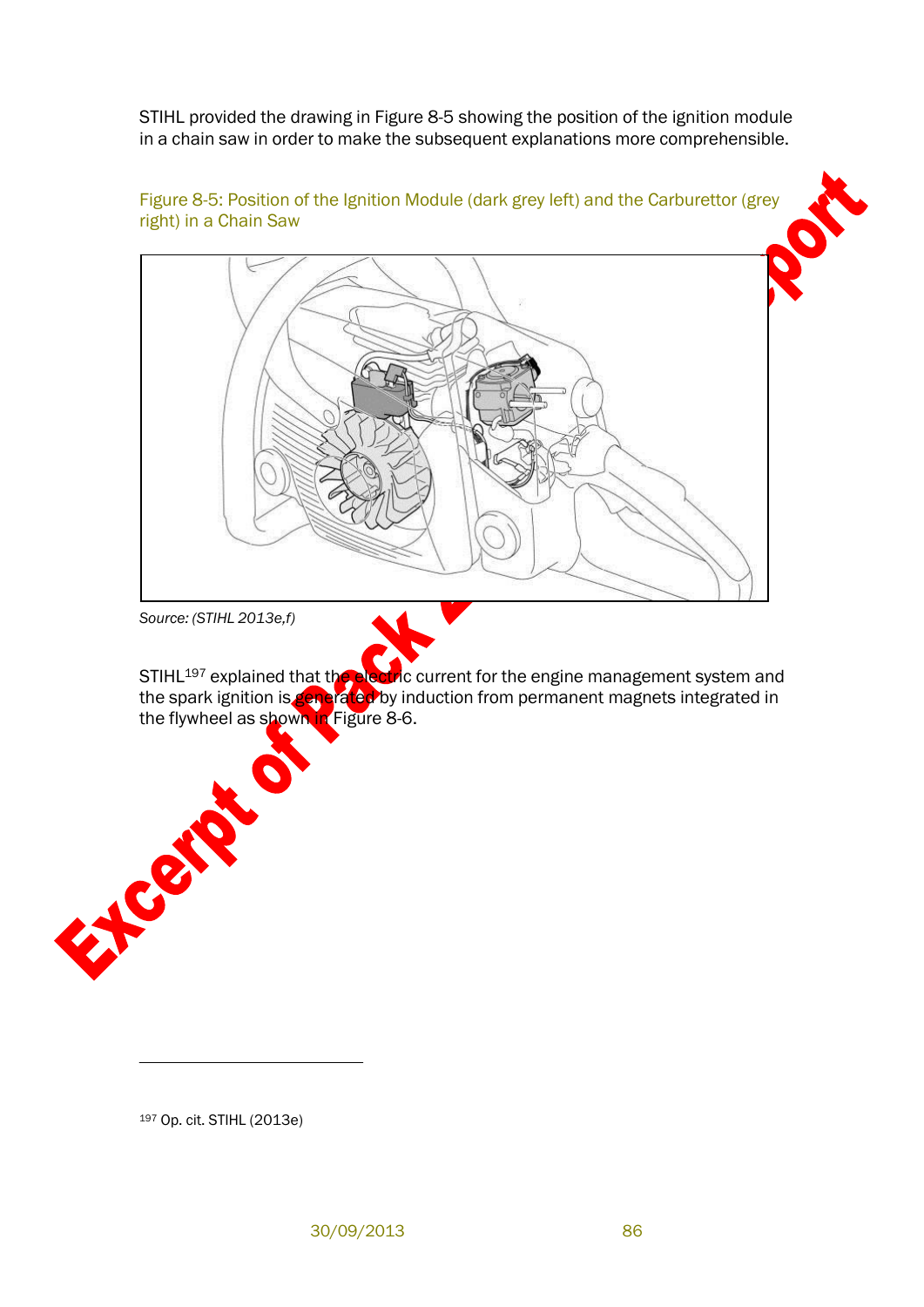Figure 8-6: Schematic drawing of the magnetic powered STIHL M-Tronic engine management system



<sup>198</sup> Op. cit. STIHL (2013e)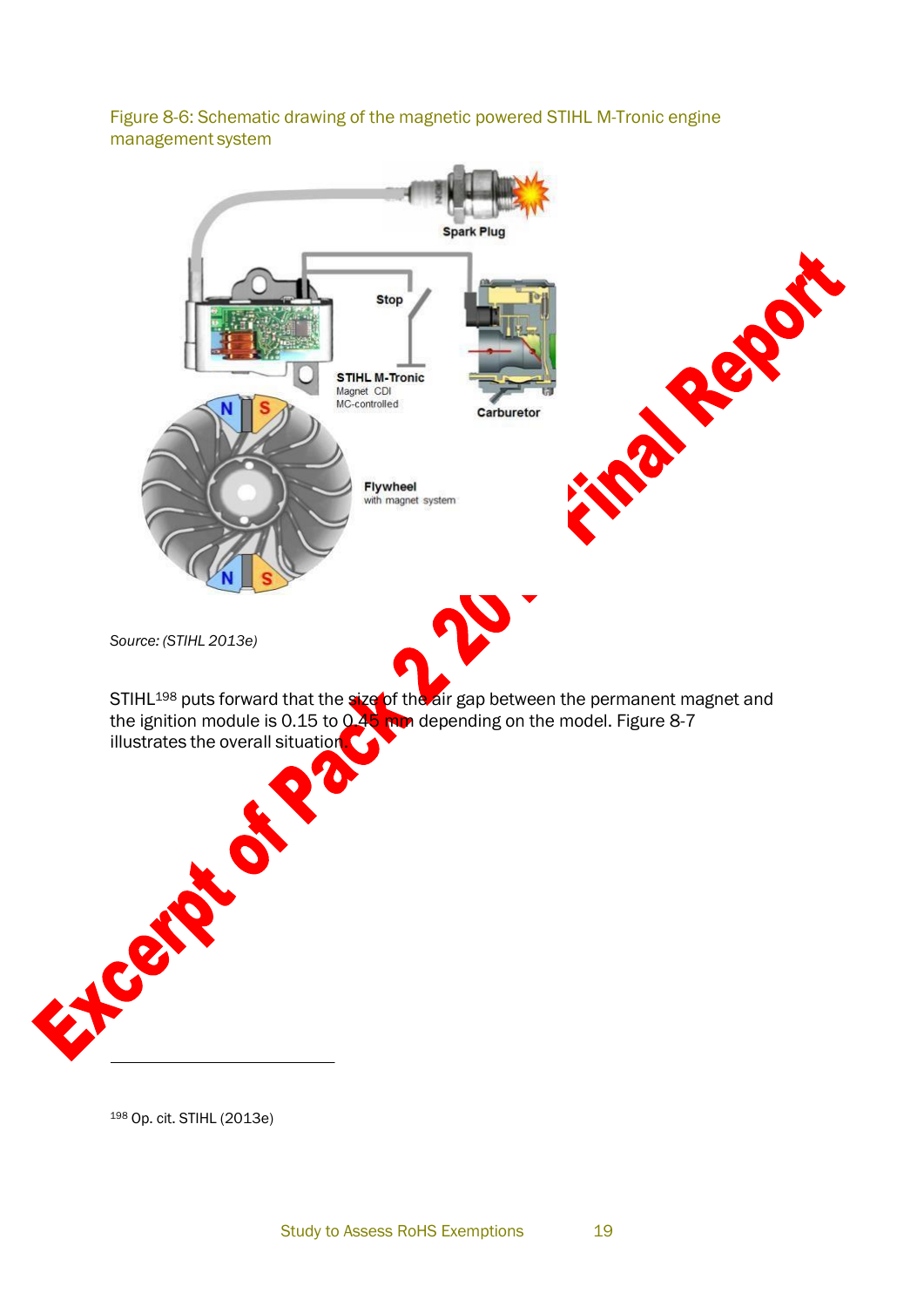



- $1 =$  Flywheel
- 2 = Permanent magnet
- $3 =$  Pole shoe
- $4 =$  Ignition coil
- $5 =$  Primary winding
- $6 =$  Secondary winding

Report

- $7 =$ Breaker point
- $8 =$  Cam<br> $9 =$  Cond
	- Condenser
- $10 =$  Spark plug
- $11 =$  Ignition switch
- $12 =$  Magneto edges

*Source: (STIHL 2013e)*

STIHL<sup>199</sup> says that this gap width is critical for the correct function of the ignition system. The ignition module therefore needs a stable, low distance fixation at the diameter of the flywheel. This is only achievable if mounted on the cylinder and the crankcase. The crankcase is part of the core engine block. It is the lower part of the engine block which houses the crankshaft as displayed in [Figure](#page-20-0) 8-8.

<span id="page-20-0"></span>

- 1: Combustion chamber
- 2. Piston
- 3: Exhaust port
- 4: Inlet port
- 5: Crankcase
- 6: Crankshaft
- 7: Transfer ports
- 8: Spark plug

*Source: (STIHL 2013e)*

<sup>199</sup> Op. cit. STIHL (2013e)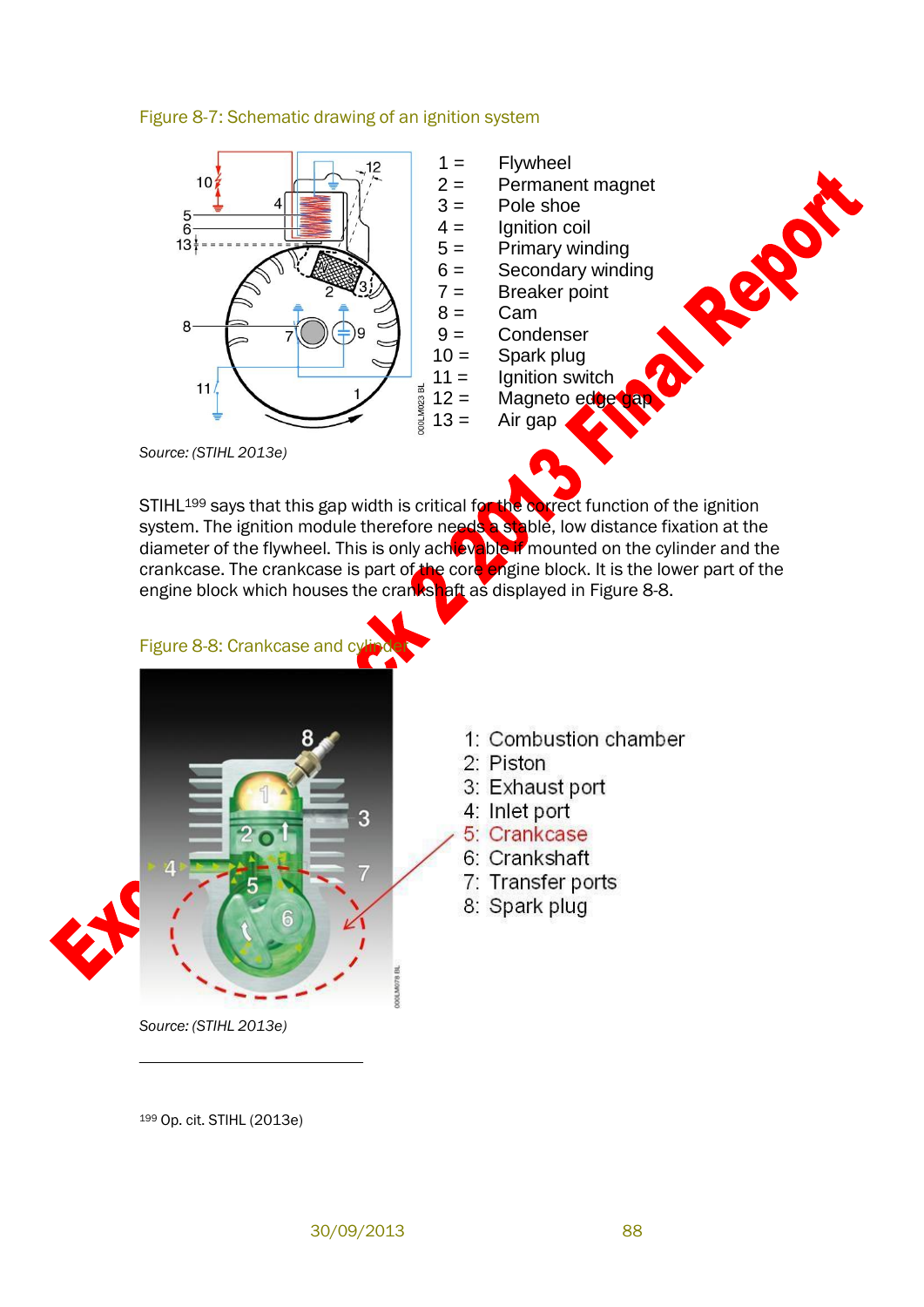As STIHL<sup>200</sup> plausibly explained, the ignition module needs the proximity to the flywheel to function properly. According to STIHL (2013f), this technology is the standard technology in this industry.

STIHL<sup>201</sup> states that the other electronic engine control systems need the proximity to the cylinder or the crankcase as well, because the electricity for their control and operation comes from the ignition unit, and/or these control systems can only provide their functions at the cylinder or the crankcase. On account of this, the electronic modules have to be connected directly to the engine block (crankcase and/or cylinder) to ensure a defined size of the air gap. According to STIHL,<sup>202</sup> vibration damping hence is not possible since it would enable relative movements of the module. Insulation rings are, however, used to reduce the temperature of the electronic module by about 15°C, but the screws have to be fixed directly to the engine block.

### 8.3.4.3 Rewording of the Proposed Exemption

STIHL could show that the exemption is required for ignition modules and for other electronic engine control systems. In the proposed exemption wording, STIHL proposed to restrict the exemption to engine control systems "*mounted directly on or close to the cylinder"* of hand-held engines. The term "close to the cylinder" is too vague and hence needs to be clearly defined.

In consultation with the applicant, the following wording was elaborated and finally agreed upon with STIHL.<sup>203</sup>

<span id="page-21-0"></span>*Lead in solders and termination finishes of electrical and electronic components and finishes of printed circuit boards used in ignition modules and other electrical and electronic engine control systems, which for technical reasons must be mounted directly on or in the crankcase or cylinder of hand-held combustion engines (classes SH: 1, SH: 2, SH: 3 of 2002/88/EC)*

The reference to the direct mounting on the cylinder or crankcase clearly defines the location of the exempted engine control systems. The addition "which must be mounted" excludes that alternatives to the direct mounting on the cylinder or crankcase, the root cause of the harsh conditions hampering the shift to lead-free soldering. Though technical reasons are not specified for the enforcement of market surveillance, mentioning this term in the wording requires manufacturers to detail such reasons in technical specifications and data sheets of relevant products. In case

<sup>io</sup> Op. cit. STIHL (2013e) <sup>201</sup> Op. cit. STIHL (2013e) <sup>202</sup> Op. cit. STIHL (2013e)

<sup>203</sup> STIHL (2013g ), Andreas STIHL AG & Co KG, document", submitted via e-mail by Mrs. Christina Wedel per Email, on 15 May 2013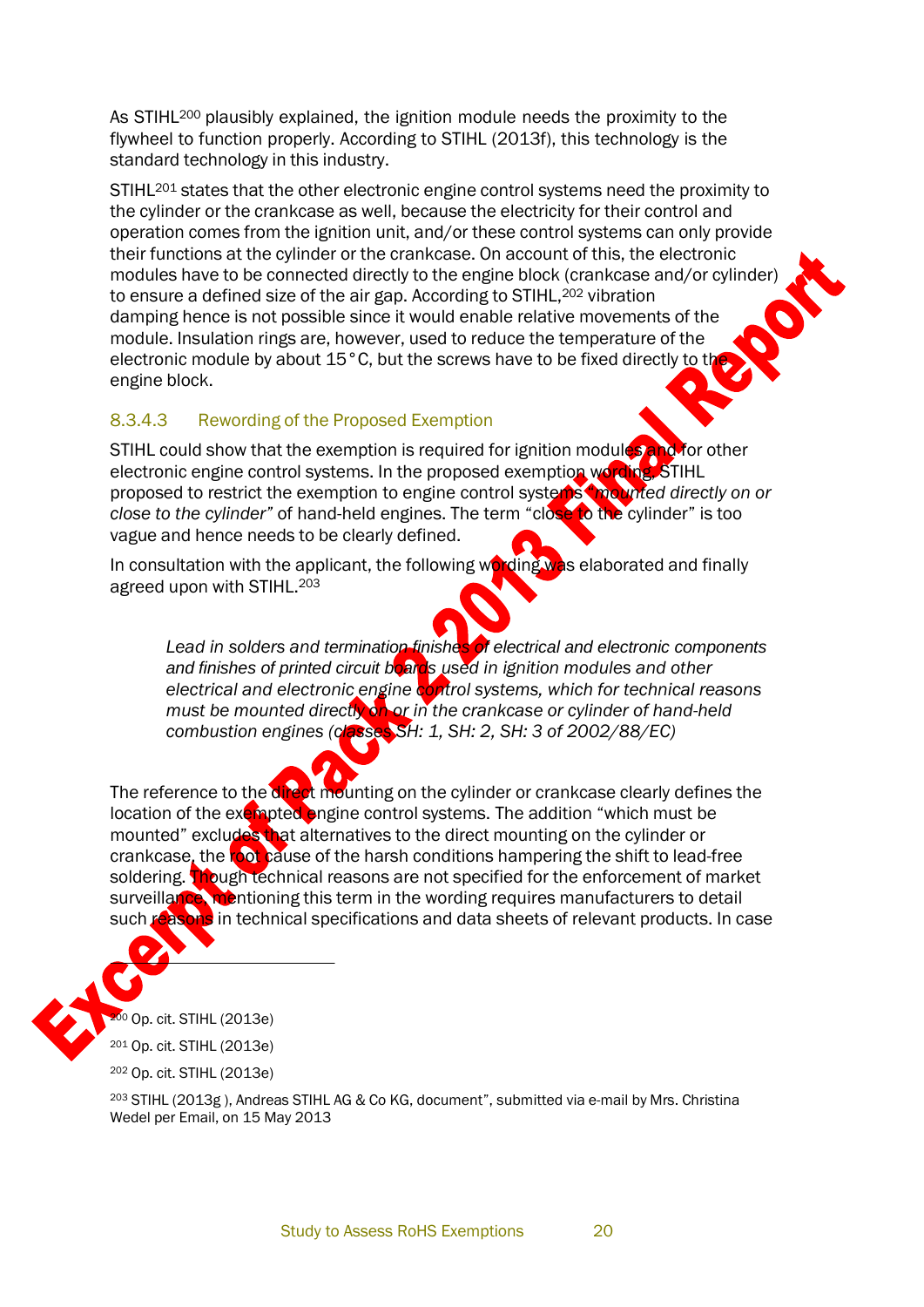of a control by competent authorities, this data is to prove that an alternative installation with less harsh environmental conditions is technically not viable.

## 8.3.5 Applicant's Roadmap to RoHS Compliance

### 8.3.5.1 Total Time Required to Achieve RoHS Compliance

STIHL claims seven to eight years' time to achieve the RoHS compliance of the ignition modules and presented the roadmap as detailed in [Table](#page-11-0) 8-2 above. The applicant was asked how long it took STIHL to approximate the lead-soldered ignition module's life time to the product life time. STIHL<sup>204</sup> puts forward the example of a certain ignition module, for which it took five years and three improvement packad to lower the failure rate from 22% down to 0.1%.

The applicant was asked whether some of the supplier-related steps could not be shortened, or be conducted parallel to other steps in the roadmap. Even though suppliers of ignition modules are development partners as well, the pure assembly of the designed ignition module could be contracted to an assembly service provider which is experienced in working with lead-free solders and has a separate assembly line available for lead-free soldering. The roadmap indicates that it takes suppliers up to two years to invest and startup new equipment just for the production of a worst case product. It can be concluded from this that the investment as well as the time and related cost for this step must be considerable, and then the equipment would not be used for many months until the equipment can be used again in step 6 of the roadmap. In the consultant's understanding, such a procedure is economically questionable and supports the contracting of the lead-free assembly to an assembly service provider, at least in this early phase. Step 3 could thus be reduced to a few weeks.

STIHL<sup>205</sup> replied that this is not possible. The ignition modules have a compact and specialized design and integrate special coils onto the circuit board. Only for step 2, the production of samples for aboratory testing, it would be possible to use lead-free PCBs manufactured elsewhere (e.g. assembly service providers), which are then completed with prototype technologies. After that, STIHL would need to qualify the series processes and therefore needs to invest in the lead-free production equipment for the existing suppliers.

The consultants also proposed that step 6 can at least partially be done in parallel to step 5. Even though final results from step 5 might not yet be available, at least the planning of the new production line or facility can be prepared already. As the supplier has spent up to two years already in step 3, respective production equipment should at least in parts already be available. The consultants hence asked STIHL whether step 6 could not be reduced to around 6 months. STIHL (2013d) admitted that the planning could be done in parallel with step 5, but that it would have no large effect



<sup>204</sup> STIHL (2013d ), Andreas STIHL AG & Co KG, document "5th-Questionnaire\_Exe-req-14\_2013\_03\_21.docx", submitted via e-mail by Mrs. Christina Wedel to per Email, on 25 March 2013 <sup>205</sup> Op. cit. STIHL (2013d)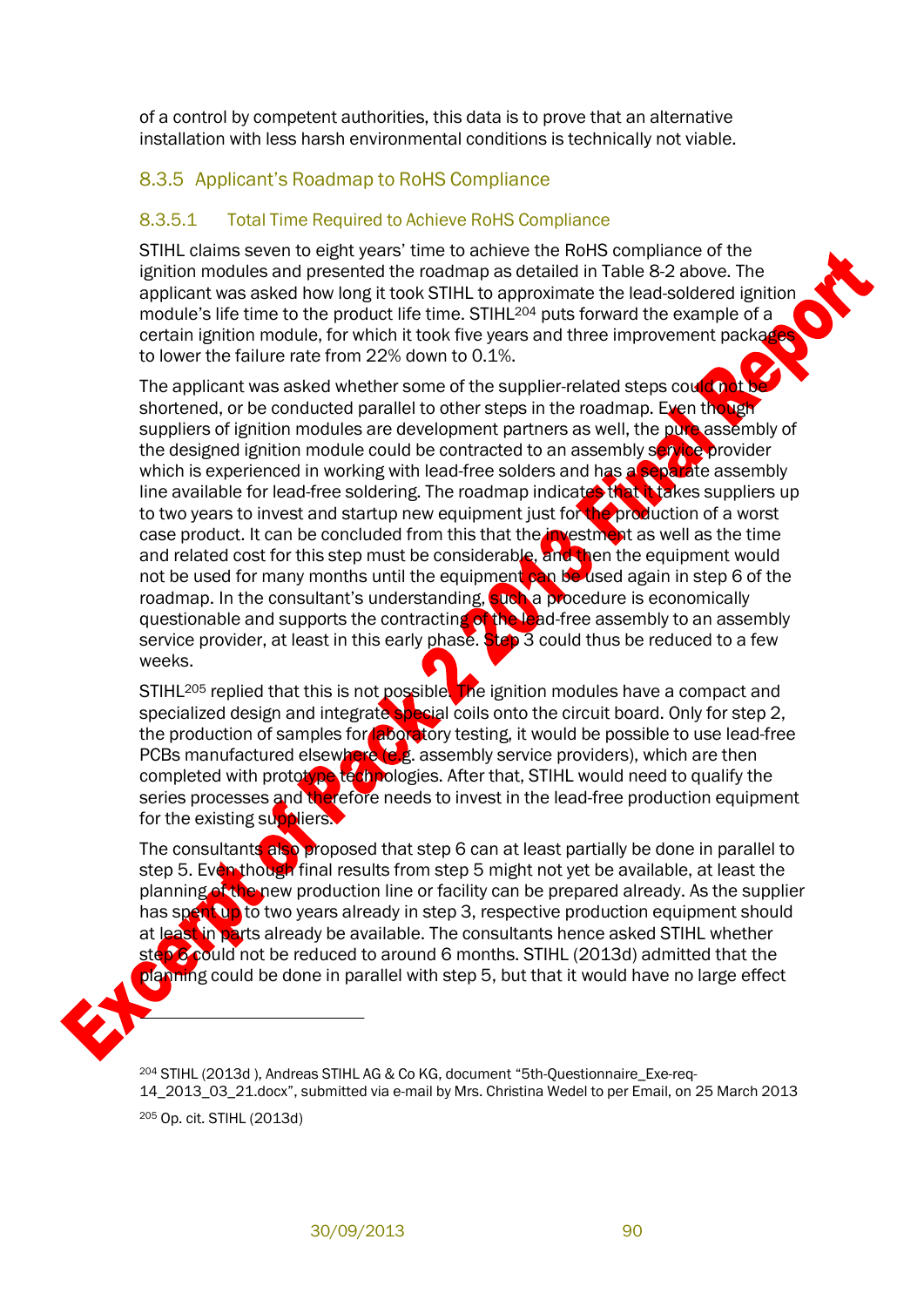on the total time line. The long time needed in step 6 is due to the change-over phase for all products. To minimize the risk of premature failure of a wide range of products, STIHL claims to need this time to minimize this risk.

STIHL<sup>206</sup> therefore is confident to manage the change-over to lead-free soldering in the estimated time frame of 8 years. STIHL<sup>207</sup> says that it may be possible to reduce this time, but STIHL would need time to work out a detailed action plan together with its suppliers, that is shorter, but still limits the technical risk to an acceptable level.

The consultants assume that some time may be saved through the parallelization of some of the required activities. However, in any case, the maximum duration of an exemption from the RoHS Directive for categories 1-7, 10 and 11 is 5 years. As it  $\infty$ be followed that parallelization of activities would not shorten the time frame to a degree relevant for establishing the duration of a possible exemption, this aspect not further discussed.

## 8.3.6 Starting Date of the Exemption Validity Period and Setting Date for the Exemption

STIHL requests the exemption until 2025. According to the Commission, the validity periods of exemptions related to equipment addressed by RoHS Art. 2(2) start running on 2 January 2013 at the earliest, or at the latest with their publication in the Official Journal of the European Union. The maximum validity period for exemptions used by EEE, other than categories 8 and 9 of RoHS Annex I, is five years. Even though it can be followed that up to eight years may be needed to guarantee RoHS compliance, the exemption can only be granted for a maximum of five years.

# 8.4 Recommendation Exemption Request 14

Based on the information submitted, the consultants recommend granting the requested exemption. Ignition modules and other electrical and electronic combustion engine control systems which have to be mounted close to the cylinder or crankcase are exposed to harsh environmental conditions. Possible alternatives need additional time to overcome reliability issues and to be worked in to design before RoHS compliant products can be made available on the market. It can thus be followed that achieving RoHS compliance of the products in the scope of this exemption request, with a degree of reliability comparable to the current status, justifies granting an exemption for five years in line with Art.  $5(1)(a)$ .

The consultants and the applicant agreed upon the following wording for the exemption to be added to Annex III of the RoHS Directive:

*Lead in solders and termination finishes of electrical [and electronic](#page-21-0) components and finishes of printed circuit boards used in [ignition modules](#page-21-0) and other electrical*

<sup>206</sup> Op. cit. STIHL (2013d) <sup>207</sup> Op. cit. STIHL (2013d)